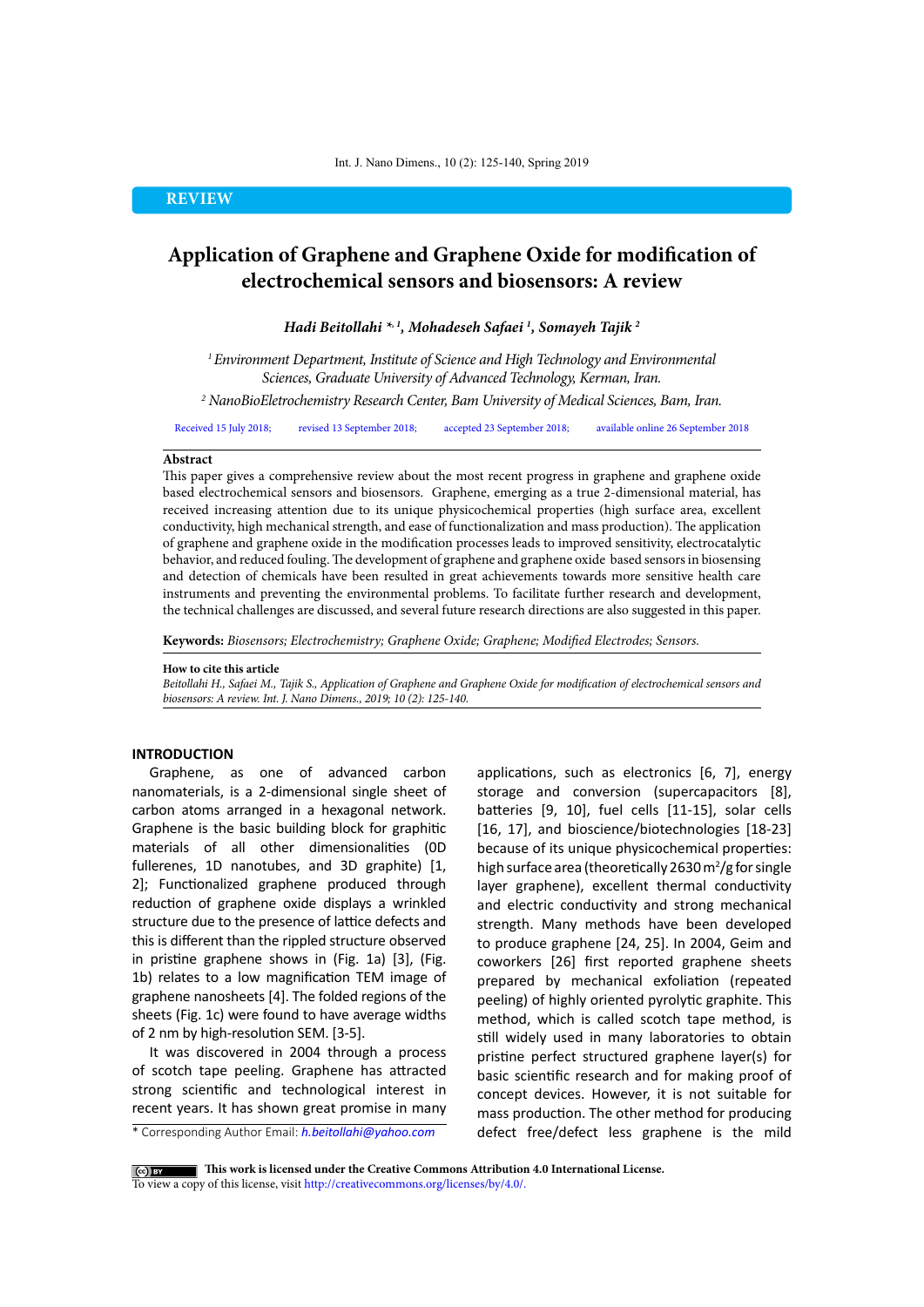exfoliation of graphite [27, 28], but the yield so far is very low [28]. Graphene has also been prepared by thermal decomposition of SiC wafer under ultrahigh vacuum (UHV) conditions or by Chemical vapor deposition (CVD) growth on metal substrates (ruthenium, Ni and Cu) or by substrate free CVD. This is a potential mass production method with the aim of producing graphene for electronics applications [29-33]. Another mass production method is chemical or thermal reduction of graphite oxide (GO). It is also considered to be the most economical way to produce graphene. Most of graphene used in electrochemistry are produced with the last method of GO reduction. Graphene from GO reduction, which is also called functionalized graphene sheets or chemically reduced graphene oxide, usually has abundant structural defects and functional groups which are advantageous for electrochemical applications. In addition, graphene can also be prepared at a larger scale by liquid phase exfoliation to form a graphene oxide (GO) intermediate, followed by reduction to restore the graphene structure (rGO). However, it has been found that the combination of sheet defects, poor dispersion, restacking and multilayer thickness can prevent the full realization of graphenes' electronic and high

surface area properties [34-40]. In addition, the advanced properties of rGO make it an interesting candidate for many applications. In this review, we investigate the latest progress in modification of electrodes by graphene and graphene oxid as one of the modifiers and its improvement in detection of different analytes.

#### **GRAPHENE OR GRAPHENE OXIDE MODIFIED ELECTRODES FOR HEAVY METALS**

In a small quantity, certain heavy metals, such as manganese, copper and so on, are nutritionally essential for a healthy life. Toxic heavy metal ions are well known to be severely harmful to human health. Therefore, the development of fast and sensitive methods for their detection has drawn a great attention in recent years. It had been reported that an electrochemical sensor for detection of Tl<sup>+</sup>, Pb<sup>2+</sup> and Hg<sup>2+</sup> was described by Bagheri and coworkers. They fabricated a composite using graphene, 1-noctylpyridinum hexa fluorophosphate (OPFP), and [2,  $4-C_{12}C_{6}H_{3}C$ (O)  $CHPPh_3$ ] (L) for modification electrode. The physicochemical and electrochemical characterizations of fabricated sensor were investigated in details. The advantages of the proposed composite electrode are its ability in



Fig. 1. (a) Structural model of pristine graphene [3], (b) TEM image of graphene [4], and (c) SEM image of graphene. Graphene in (b) and (c) are produced from chemical reduction of graphene oxide [3-5].

*Int. J. Nano Dimens., 10 (2): 125-140, Spring 2019*  $\mathbb{S}$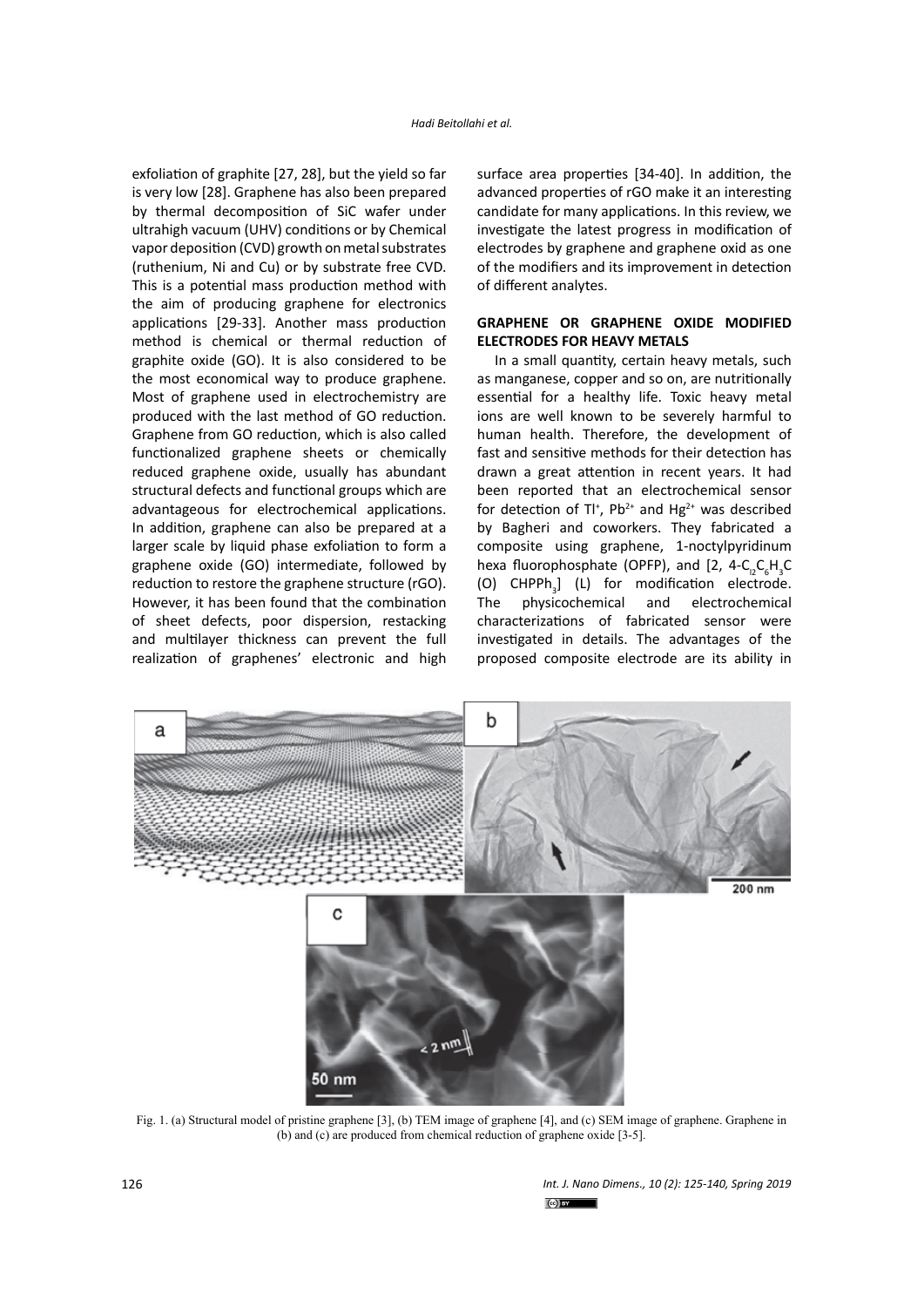simultaneous electrochemical detection of Tl<sup>+</sup>,  $Pb^{2+}$  and Hg<sup>2+</sup> and no need for separating of the three species from complex mixtures prior to electrochemical measurements. Finally, the proposed electrochemical sensor was applied to detect trace analyte ions in various water and soil samples with satisfactory results [41].

Glassy carbon electrode (GCE) modified with L-cysteine and gold nanoparticles, reduced graphene oxide (AuNPs-RGO) composite was fabricated as an electrochemical sensor for the determination of  $Cu^{2+}$  (Fig. 2). The AuNPs-RGO composite was formed on GCE surface by electrodeposition. The L-cysteine was decorated on AuNPs by self-assembly. Experimental conditions, including electrodeposition cycle, self-assembly time, electrolyte pH and preconcentration time were studied and optimized. Stripping signals obtained from L-cysteine/ AuNPs-RGO/GCE exhibited good linear relationship with  $Cu^{2+}$ concentrations in the range from 2 to 60 mgL- $<sup>1</sup>$ , with a detection limit of 0.037 mgL $<sup>1</sup>$ . Finally,</sup></sup> the prepared electrode was applied for the determination of  $Cu^{2+}$  in soil samples, and the results were in agreement with those obtained by inductively coupled plasma mass spectrometry [42].

Another study focused on the determination of thallium content in grain product samples collected from a commercial brand commonly available in Poland. The samples were analyzed with the use of differential pulse anodic stripping voltammetry (DPASV) with graphene oxide based on GCE. The proposed method was successfully applied for the determination of thallium ions in samples of actual grain products. The obtained results confirmed that thallium was present in the studied cereal samples (average content at 0.0268 ± 0.0798mg/kg). Thallium has a half-life of 60 days; therefore, the consumption of foods with thallium content of approximately 0.08 mg/kg has the potential for harmful bioaccumulation in the body. Thallium contamination in cereal products should be a critical parameter for health environmental regulations [43].

The development of graphene/polyaniline/ polystyrene (G/PANI/PS) nanoporous fiber modified SPCE using electrospinning fabrication for simultaneous determination of lead ( $Pb^{2+}$ ) and cadmium ( $Cd^{2+}$ ) was achieved. Due to the increase of specific surface area of the electrospun G/ PANI/PS nanoporous fibers, the electrochemical sensitivity of modified SPCE was enhanced by a factor of three compared to an unmodified SPCE. In terms of application, square-wave anodic stripping voltammetry (SWASV) was employed for the simultaneous determination of  $Pb^{2+}$  and  $Cd^{2+}$ in the presence of bismuth  $(Bi^{3+})$  on  $G/PANI/PS$ nanoporous fiber-modified SPCE. Finally, this new electrode system was successfully applied for the simultaneous determination of  $Pb^{2+}$  and  $Cd^{2+}$  in real river water samples, and the results correlated well with conventional inductively coupled plasma optical emission spectroscopy (ICP-OES) [44].

Tseliou and coworker reported the used of low dimensional  $Bi_2Te_3$ - GO hybrid films as electrode's



Fig. 2. Illustration of fabrication of the sensor and the measurement of  $Cu^{2+}$ .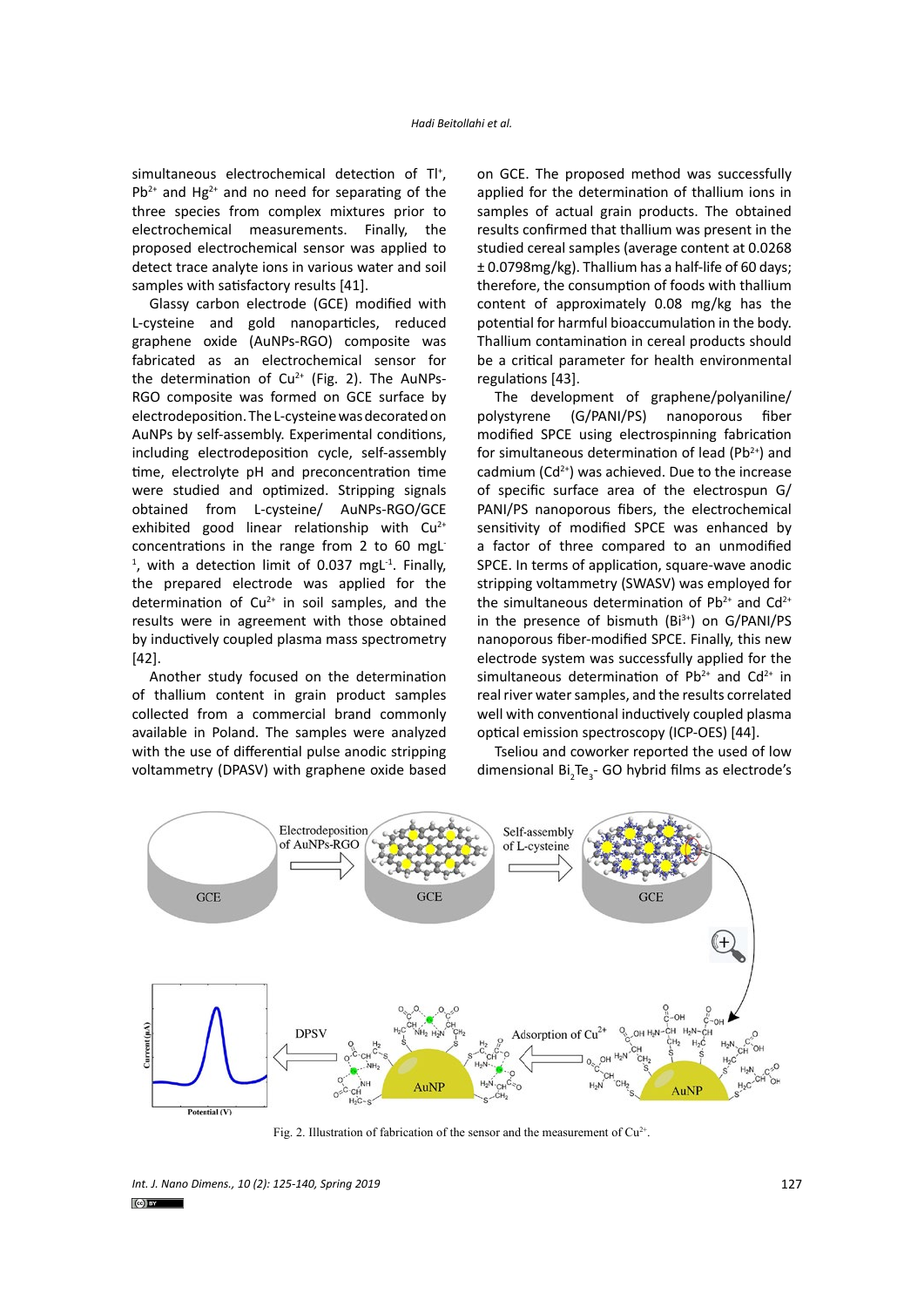modifiers for the ultra-sensitive determination of Pb (II) and Cd (II) ions in the sub microgram-perliter level by using anodic stripping voltammetry. Bulk Bi<sub>2</sub>Te<sub>3</sub> was exfoliated by applying an easyto-perform, sonication-assisted liquid exfoliation method in a triple blend of 1+3+4 v/v 1-cyclohexyl-2-pyrrolidone, acetone and water. Compared with the bulk  $Bi_{2}Te_{3}/GO$  hybrid film modified GCE, exfoliated  $Bi_2Te_3/GO$  hybrid film-modified GCE exhibited remarkably enhanced detection capabilities and limits of detection (S/N=3) as low as 0.1  $\mu$ gL<sup>-1</sup> Pb and 0.2  $\mu$ gL<sup>-1</sup> Cd. This work provides new data on the facile preparation of stable dispersions of  $Bi_2Te_3$  and  $Bi_2Te_3/GO$  composites, which could be easily cast into films offering highly sensitive sensors [45].

A sensitive electrochemical platform for the simultaneous determination of  $Cd^{2+}$ , Pb<sup>2+</sup>,  $Cu<sup>2+</sup>$ , and Hg<sup>2+</sup> had been constructed based on N-doped graphene (NG) modified electrode using differential pulse stripping voltammetry by Xing et al. NG was synthesized by a facile, efficient and green electrochemical method. The NG modified electrode showed excellent catalytic activity for selective detection of  $Cd^{2+}$ ,  $Pb^{2+}$ ,  $Cu^{2+}$ , and  $Hg^{2+}$  due to its particular structure and unique electronic properties. Under optimal conditions, the limits of detection were estimated to be 0.05 μM for Cd<sup>2+</sup> and Hg<sup>2+</sup>, 0.005 μM for Pb<sup>2+</sup> and Cu<sup>2+</sup>, respectively. Finally, the method was applied to the simultaneous detection of trace metal ions in the tap water samples [46].

L-cysteine/graphene-carbon monosulfide/ GCE (L-26 cys/GR-CS/GCE) was prepared by Zhou and coworker. The electrochemical behaviors of  $Cd<sup>2+</sup>$  and Pb<sup>2+</sup> on the proposed electrode were studied by differential pulse anodic stripping voltammetry (DPASV). Experimental parameters, such as the deposition potential and time, the pH value of buffer solution, were optimized. Under the optimized conditions, the linear equations of the DPASV response current with  $Cd^{2+}$  and Pb<sup>2+</sup> concentration were I ( $\mu$ A) = 0.745C ( $\mu$ g/L)  $+4.539$  (R=0.9986), I (μA) = 0.437C (μg/L) + 2.842 (R=0.9983), respectively, and the detection limits were 0.45 μg/L and 0.12 μg/L, respectively [47].

Simultaneous determination of  $Cd<sup>2+</sup>$  and  $Pb^{2+}$  was achieved by using graphene oxide/kcarrageenan/L-cysteine (GO/ĸ-Car/L-cys) nanocomposite modified GCE by SWASV. Under optimum conditions, outstanding linearity was obtained for both  $Cd^{2+}$  and Pb<sup>2+</sup> in the range from 5-50 nM with the detection limits as 0.58 nM and 1.08 nM respectively. The sensitivity calculated from the slope of calibration curve was 1.39 μA/ nM and 1.32 μA/nM for Cd<sup>2+</sup> and Pb<sup>2+</sup> respectively. The modified electrode has been applied to the detection of  $Cd^{2+}$  and  $Pb^{2+}$  present in water and milk samples, and the accessed results were satisfactory with that of AAS [48].

#### **GRAPHENE OR GRAPHENE OXIDE MODIFIED ELECTRODES FOR BIO-SENSING APPLICATIONS**

Graphene or graphene oxide is a two dimensional lattice of carbon in a honeycomb pattern which has attracted attention to a great extent as an efficient modifier in electrochemical chemistry due to its unique properties and ease of production on a large scale. In general, graphene is a nonpolar and hydrophobic modifier with a large delocalized π-electron system which can make strong π-π stacking interactions with the benzene rings. In this regard, graphene has been applied as a modifier for electrochemical determination of various analytes in biological and aqueous samples. Beitollahi and coworkers introduced a method to determine methyldopa without the interference of phenylephrine and guaifenesin. For this purpose, a carbon paste electrode (CPE) was modified with graphene and ethyl 2-(4-ferrocenyl [1, 2, 3] triazol-1-yl) acetate. This modified electrode demonstrated two linear ranges of 0.4-30.0 μM and 30.0-500.0 μM with a detection limit of 0.08 μM. No change was observed in the sensitivity of the modified electrode towards methyldopa in the presence of phenylephrine and guaifenesin, which enables the simultaneous or independent measurement of the three moieties. The efficiency of the proposed modified electrode was evaluated through the determination of these substances in real samples [49].

An electrochemical sensor was developed by Chen and coworkers for detection of dopamine (DA) based on the use of a GCE modified with NP-PtY alloy and graphene. The sensor, best operated at 0.16 V vs. SCE, has a linear range covering the 0.9 to 82 μM concentration range, a 0.36 μM detection limit (at  $S/N = 3$ ), and good selectivity over tyramine, tryptamine, phenethylamine, uric acid, and ascorbic acid. It gave satisfactory results in the determination of DA in spiked samples of urine [50].

Rauf and coworkers developed for the first time a carboxylic group riched GO based disposable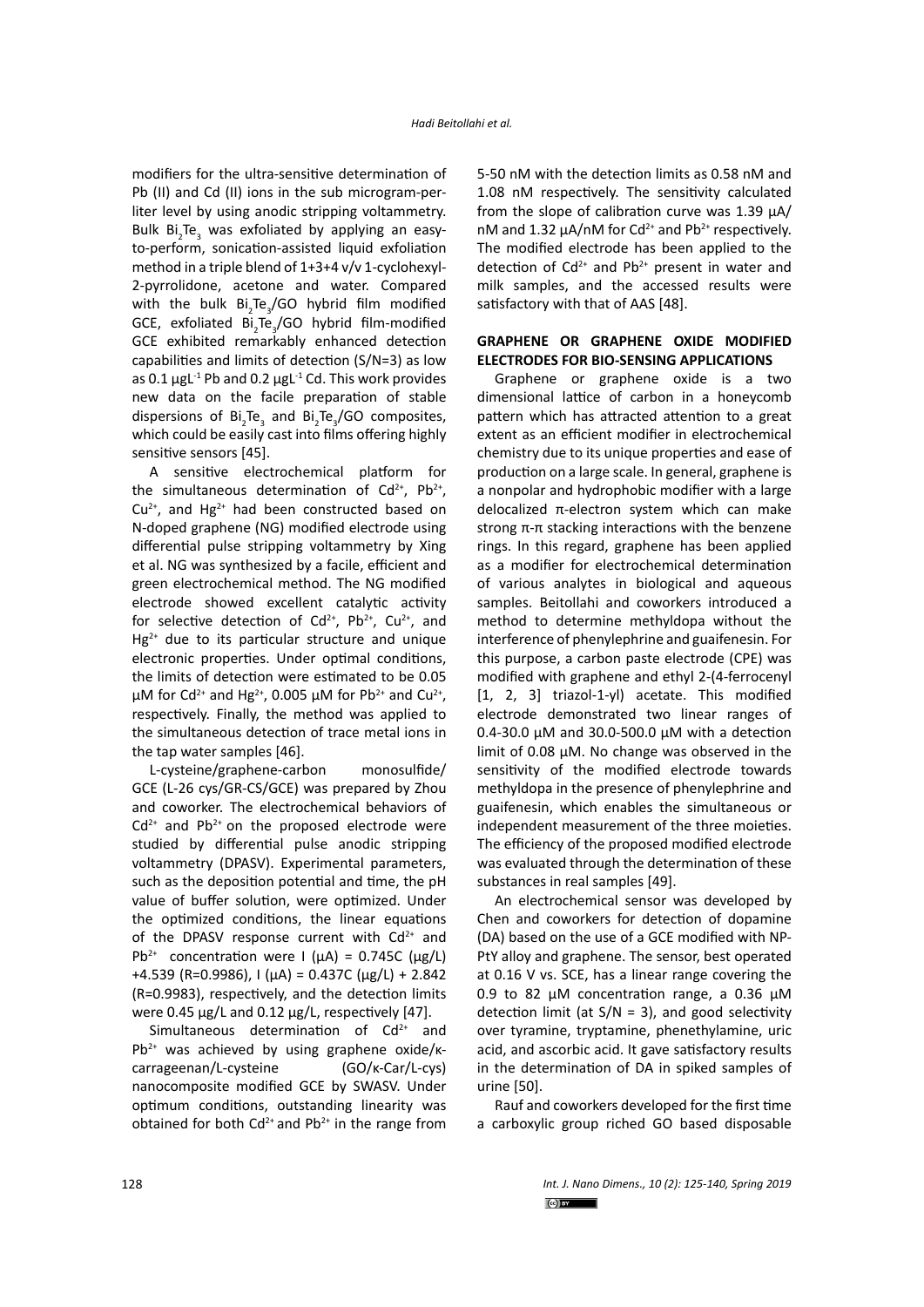electrochemical immunosensor for cancer biomarker detection using methylene blue (MB). The developed immunosensor for detection of biomarker mucin1 (MUC1) is in human serum samples. In this method, they explored highly conductive surface of carboxylic group (-COOH- ) rich GO on screen-printed carbon electrodes (SPCE). This modified GO-COOH-SPCE was employed for the detection of MUC1 protein based on the reaction with methylene blue (MB) redox probe using differential pulse voltammetry (DPV) technique (Fig. 3). Analytical performance of the developed immunosensor assures the applicability in clinical diagnostic applications [51].

In the other work, GCE surface was modified by drop-coating GO and nile blue (NB) to form GO/ NB/GCE. By using one-step coreduction treatment under cyclic voltammetry (CV) scanning, gold nanoparticles (AuNPs) were electrodeposited onto GO/NB/GCE surface, simultaneously generating reduced GO (rGO). AuNPs from the prepared rGO/NB/AuNPs/GCE was combined with 5´-SHterminated aptamer of DA via Au-S coupling to fabricate aptamer-rGO/NB/AuNPs/GCE system. DA specifically combined with its aptamer modified on rGO/NB/AuNPs/GCE surface (Fig. 4). This aptasensor efficiently determined DA in real biological samples, together with high detection recoveries of 97.0-104.0% [52].

An electrochemical sensor was presented for

the simultaneous determination of hydroquinone (HQ) and catechol (CT) in the water based on copper centered metal organic frameworkgraphene composites (Cu-MOF-GN) [Cu-MOF =  $Cu<sub>3</sub>$  (BTC)  $<sub>2</sub>$  (BTC=1, 3, 5- benzene tricarboxylic</sub> acid)] modified GCE (Cu-MOF-GN/GCE). The modification procedure was carried out through casting metal organic framework graphene oxide composites (Cu-MOF-GO) on the bare GCE and followed by the transformation of Cu-MOF-GO to Cu-MOF-GN by an electrochemical reduction. The electrochemical behavior of HQ and CT at Cu-MOF-GN/GCE was investigated by CV and DPV. Under the optimized conditions, the modified electrode had excellent electrocatalytic activity and high selectivity toward HQ and CT. The electrochemical sensor exhibited a linear response in the same range of  $1.0 \times 10^{-6}$  to  $1.0 \times 10^{-3}$  M with the detection limits of  $5.9 \times 10^{7}$  M for HQ and 3.3  $\times$  10<sup>-7</sup> M for CT (S/N = 3) [53].

In the other researched, a biosensor was produced from a carbonized hybrid gold (Au)/ graphene (G) nanowire fabricated upon a disposable SPCE in order to amplify signals. The processes of carbonization and electrospinning were merged in order to determine DA in a selective and sensitive manner when it was present in uric acid or ascorbic acid [54].

In the study by Arvand and coworkers, they aim to design an electrochemical DNA biosensor based



Fig. 3. Schematic illustration of the immobilization of MUC1 antibody 165 on GO-COOH 166 modified SPCE for electrochemical detection.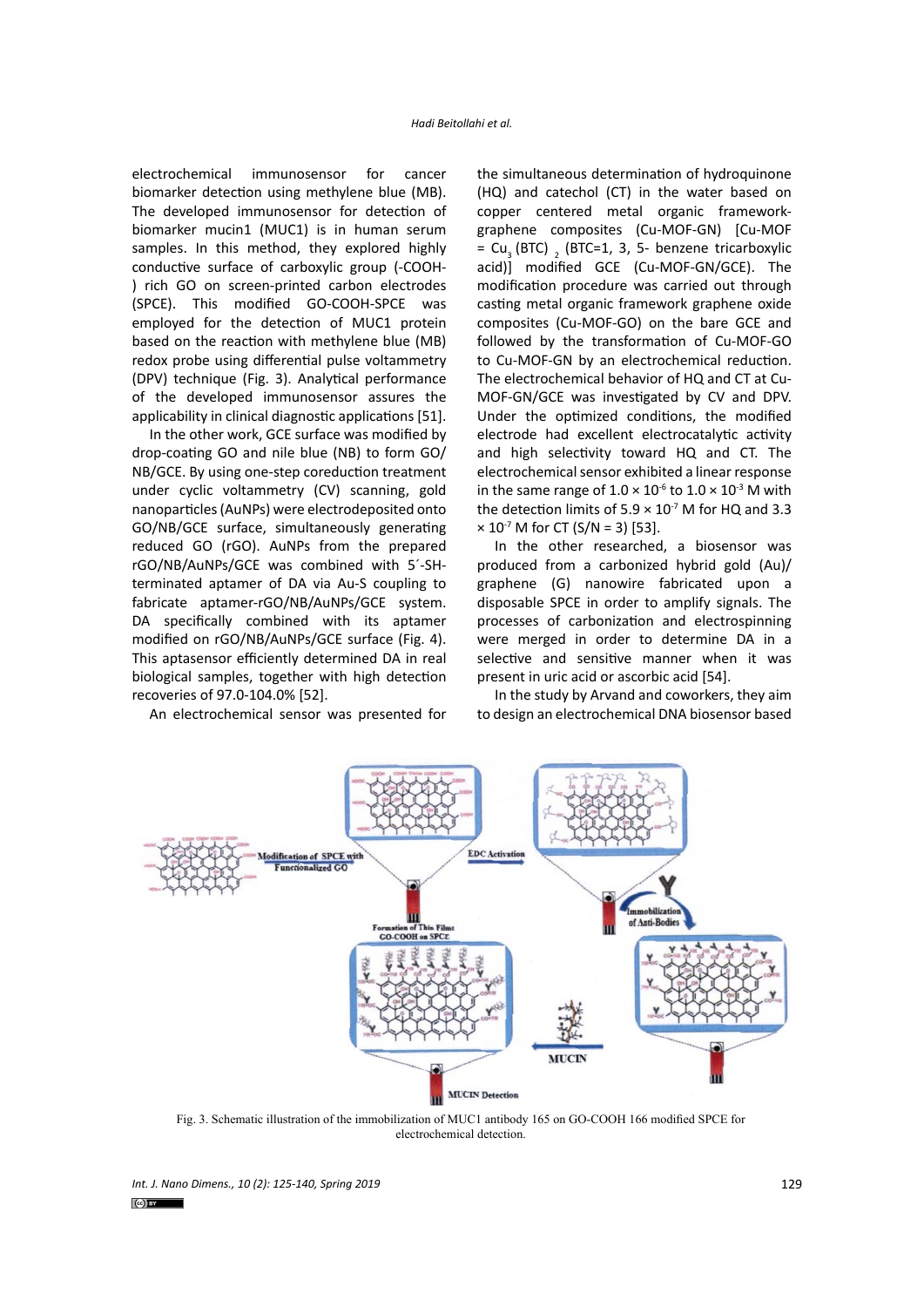on a CPE modified with ds-DNA/poly(L-cysteine)/ Fe<sub>3</sub>O<sub>4</sub> nanoparticles graphene oxide (ds-DNA/p(L-Cys)/Fe $_{3}$ O<sub>4</sub> NPs-GO/CPE) for sensitive detection of adenine and guanine (Fig. 5). The electrocatalytic oxidation of A and G on the electrode was explored by DPV and CV. This sensor showed separated and well defined peaks for A and G, by which one could determine these biological bases individually or simultaneously. The ds-DNA/p(L-Cys)/Fe<sub>3</sub>O<sub>4</sub> NPs-GO/CPE exhibited an increase in peak currents and the electron transfer kinetics and decrease in the overpotential for the oxidation reaction of A and

G [55].

An electrochemical MIP sensor for salbutamol detection based on a graphene nanocomposite modified SPE was successfully demonstrated. Insertion of the Composite films of [graphene](https://www.sciencedirect.com/topics/chemistry/graphene) and polystyrene sulfonate doped poly (3, 4-ethylenedioxythiophene) graphene/ PEDOT-PSS layer prior to the MIP was aimed at enhancing the sensitivity of the sensor. Selection of a functional monomer was carried out using 1H-NMR titration and a computational calculation was used to further investigate the template monomer



Fig. 4. Schematic illustration of the fabrication procedures of rGO/NB/AuNPs/GCE-based REAS of DA.



Fig. 5. Schematic representation for the fabrication process of the ds-DNA/p (L-Cys)/Fe<sub>3</sub>O<sub>4</sub> NPs-GO/CPE.

*Int. J. Nano Dimens., 10 (2): 125-140, Spring 2019*  $\omega$  of  $\omega$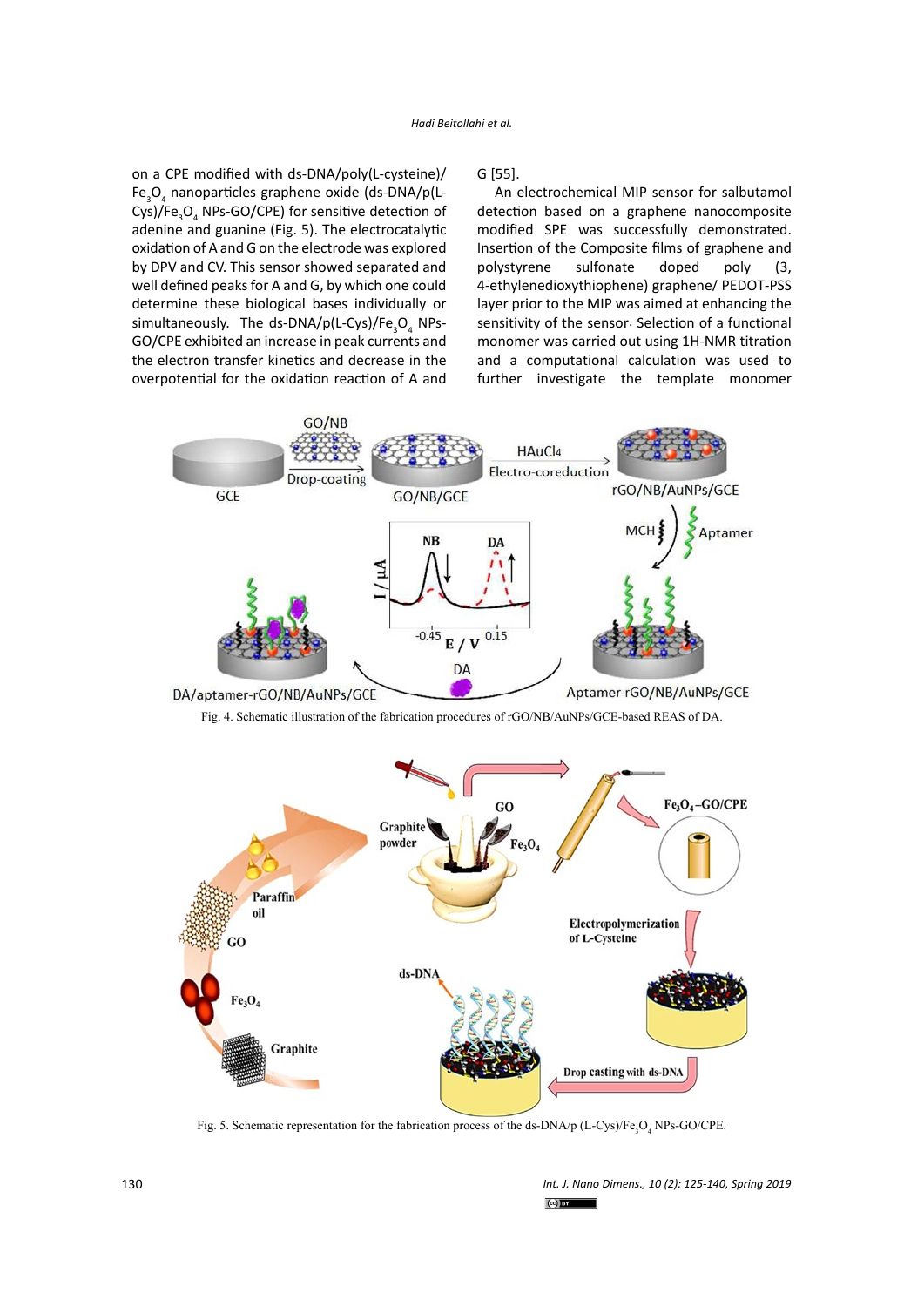interactions. The MIP layer was constructed on top of the highly conductive nanocomposite by co electropolymerization of 3-aminophenylboronic acid and o-phenylene diamine in the presence of salbutamol. Using DPV under optimal conditions, a linear response in the range of 1 nM to 1.2 mM, with an exceptional detection limit of 100 pM was obtained [56].

The graphene quantum dots (GQDs) were prepared by tuning the carbonization degree of citric acid and graphite screen-printed electrode modified with graphene quantum dots (GQDs/ SPE) was constructed by Dourandish and Beitollahi for voltammetric determination of isoproterenol. In comparison with unmodified electrode, the presence of the GQD/ SPE resulted in a remarkable increase in the peak currents. The electrochemical response characteristics of the modified electrode toward isoproterenol were studied by means of CV and DPV. The (GQDs/SPE) displays a linear range from 1.0 to 900.0 μM and a detection limit of 0.6  $\mu$ M (S/N=3) to isoproterenol [57].

In the other research a three dimensional graphene (3DGR) was synthesized by electrodeposition directly on carbon ionic liquid electrode (CILE) with N-butylpyridinium hexafluorophosphate. Nanosized Pt catalyst was further electrodeposited onto 3DGR/CILE with its properties investigated through electron microscopy and electrochemistry. Electrocatalytic performances of the modified electrode (Pt/3DGR/CILE) to methanol oxidation were investigated. Experimental results demonstrated that an enhanced efficiency of Pt/3DGR nanohybrid on the electrode surface for methanol oxidation with the enhancement of the ratio of forward to backward peak current  $(I_{\ell}/I_{\rm b})$ , which was due to the large surface area of nanohybrid with 3D porous structure of GR and higher dispersion of Pt nanoparticles onto the electrode surface [58].

Fe<sub>3</sub>O<sub>4</sub>@SiO<sub>2</sub>/GO nanocomposite was synthesized and used for surface modification of GCE. This modified electrode was used for electrochemical determination of methyldopa (MD) in the presence of uric acid (UA). Operational parameters such as amount of solution pH and scan rate which affected the analytical performance of the modified electrode were optimized. The calibration curve for MD was linear in the range of 0.1-400.0 μM with the detection limit (S/N=3) of 86.0 nM. The modified electrode was successfully applied for the determination of MD and UA in some real samples

[59].

The interaction between amsacrine and double stranded deoxyribonucleic acid (ds-DNA) was studied by a graphene paste electrode (GPE) and incubation solution using DPV. A simple and sensitive biosensor was made using the mentioned interaction for determining amsacrine. DPV shows a linear dynamic range from  $7.0 \times 10^{-7}$  to  $1.0 \times 10^{-4}$ M for amsacrine. The use of this screening method for analyzing real sample was studied with applying the proposed method to determine amsacrine in urine and blood serum. Generally, the findings indicated a DNA sensor with the ability to analyze the amsacrine in real samples effectively [60].

Castro and coworker investigated the electrochemical behavior of reduced rGO of different sizes deposited on GCE. Graphene oxide sheets were produced by the exfoliation of graphite oxide in an aqueous solution by ultrasonication. Scanning electron microscopy and transmission mode scanning electron microscopy results indicated a decrease in the size of the graphene oxide sheets with an increase in the exfoliation time or sonication power. The results of spectroscopic characterization corroborated with this behavior. X-ray diffraction analysis indicated a broadening of the peaks with crystallite size reduction while Raman spectroscopy results suggested an increase in the structural defects in the  $sp<sup>2</sup>$  framework of graphene oxide. Complementary X-ray photoemission spectroscopy analysis indicated a decrease in the  $sp^2/sp^3$  ratio with respect to the amount of sp<sup>2</sup> framework in graphene oxide sheets upon decreasing the sheet size. Electrochemical analysis showed that the response of the GO modified GCE increased significantly with a decrease in the graphene oxide sheet size [61].

Li and coworkers utilized an electroanalytical method for the detection of bergenin in phosphate buffer solution (pH 5.0) with a graphene and chitosan nanocomposite modified GCE. Characterization of CS-GR/GCE was carried out by electrochemical impedance spectroscopy. Electrocatalytic oxidation of bergenin on CS-GR/ GCE was greatly enhanced with the improvement of the anodic peak current, which allowed the development of a voltammetric sensor for bergenin determination. Under the optimized conditions with DPV, the anodic peak responses enhanced linearly with bergenin concentration from 2.0×10-8 mol/L to  $8.0 \times 10^{-6}$  mol/L with the detection limit of 3.6 nmol/L (3σ). The analytical application of this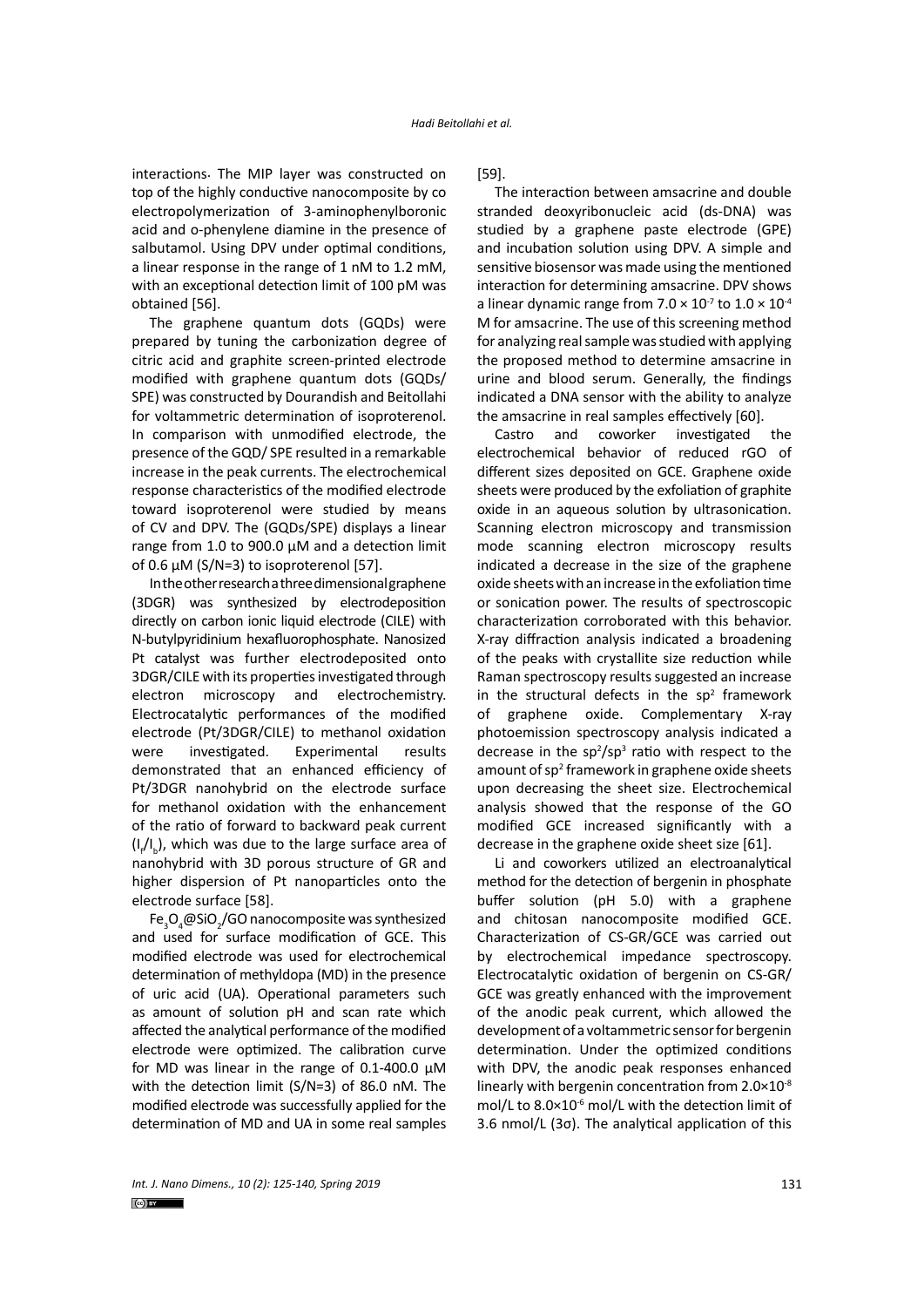sensor was successfully proved by the Tabellae bergenin composite sample detection [62].

In the other studied Ganjali and coworkers introduced a modification for the surface of SPE by graphene quantum dot (GQD) in order to be used in the determination and detection of theophylline. An uncomplicated technique was employed to stabilize GQD on SPE. Function evaluation of the GQD modified SPE (GQD/SPE) by CV revealed enhanced electroactivity in the oxidation of theophylline in buffer solution of phosphate. A wide linear concentration range of 1.0-700.0 μM and detection limit of 0.2 μM  $(S/N = 3)$  obtained under optimized conditions. This sensor was successful in the assessment of theophylline in real samples [63].

In the other research, a 3D porous graphene carbon nanotube (G-CNT) network was successfully constructed on the surface of GCE by electrochemical codeposition from concentrated graphene dispersion. The large accessible surface area provided by the interpenetrated graphene backbone in one hand and the enhanced electrical conductivity of the 3D network by incorporating CNTs on the other hand, dramatically improved the electrochemical performance of GCE in determination of methotrexate (MTX) as an important electroactive drug compound. Under the optimum conditions, the electrode modification led to a significant increase in the anodic peak current (~25 times) along with a considerable shift in the peak potential ( $^{\sim}$ 111 mV) [64].

In the other work a bare composite graphite polyurethane electrode (EGPU) and two other modified with graphene (EGPU-GR) and functionalized multi-walled carbon nanotubes (EGPU-CNTs) were prepared and compared regarding their voltammetric response to escitalopran (EST). The modifiers were characterized by Raman spectroscopy and the resulting electrode materials by contact angle measurement with a hydrophilicity character in the ascending order for the composites: GPU > GPU-GR > GPU-CNTs and scanning electron microscopy (SEM). The electroactive areas of the EGPU, EGPU-GR, and EGPU-CNTs were 0.065, 0.080, and  $0.092$  cm<sup>2</sup>, respectively, calculated from the chronocoulometry using  $K_{3}$  [Fe(CN)<sub>6</sub>] as a probe and the Cottrell equation. The cyclic voltammograms obtained for EST indicated irreversible electrochemical behavior, with an anodic peak at ca. +0.80 V (*νs.* SCE) [65].

Benzoylferrocene was used to construct a modified graphene paste electrode. Also, hydrophilic ionic liquid (n-hexyl-3-methylimidazolium hexafluoro phosphate) was used as a binder to prepare the modified electrode. The electro oxidation of sulfite at the surface of the modified electrode was studied using electrochemical approaches. This modified electrode offers a considerable improvement in voltammetric sensitivity toward sulfite, compared to the bare electrode. Square wave voltammetry (SWV) exhibited a linear dynamic range from  $5.0\times10^{8}$  to  $2.5\times10^{4}$  M and detection limit of 20.0 nM for sulfite [66].

A ferrocene derivative compound, 2-chlorobenzoyl ferrocene, was synthesized and used to construct a modified graphene oxide sheet paste electrode. The electro oxidation of hydrochlorothiazide at the surface of the modified electrode was studied. Under optimized conditions, the SWV peak current of hydrochlorothiazide increased linearly with hydrochlorothiazide concentration in the range of  $5.0 \times 10^{-8}$  to  $2.0 \times 10^{-4}$  M and a detection limit of 20.0 nM was obtained for hydrochlorothiazide. The prepared modified electrode exhibited a very good resolution between the voltammetric peaks of hydrochlorothiazide and folic acid which maked it suitable for the detection of hydrochlorothiazide in the presence of folic acid in real samples [67].

Beitollahi and coworker developed an electrochemical CPE modified with graphene and ethyl 2-(4-ferrocenyl-[1, 2, 3] triazol-1- l) acetate (EFTA) (EFTAG-CPE) for concurrent determination of isoproterenol, acetaminophen, tryptophan and theophylline. The electrode was found to offer outstanding electrocatalytic activities in the oxidations of the different analytes in phosphate buffer solution (pH=7.0) providing well resolved oxidation peaks with significant differences, i.e. 0.190 V between isoproterenol and acetaminophen, 0.510 V between isoproterenol and tryptophan, and 0.750 V between isoproterenol and theophylline [68].

In the other research, GO was explored and electrochemically characterized using a range of electrochemical redox probes, namely potassium ferrocyanide (II), N,N,N´,N´-tetramethyl-p-phenylenediamine (TMPD), dopamine hydrochloride and epinephrine. Furthermore, the electroanalytical efficacy of GO was explored towards the sensing of dopamine hydrochloride and epinephrine via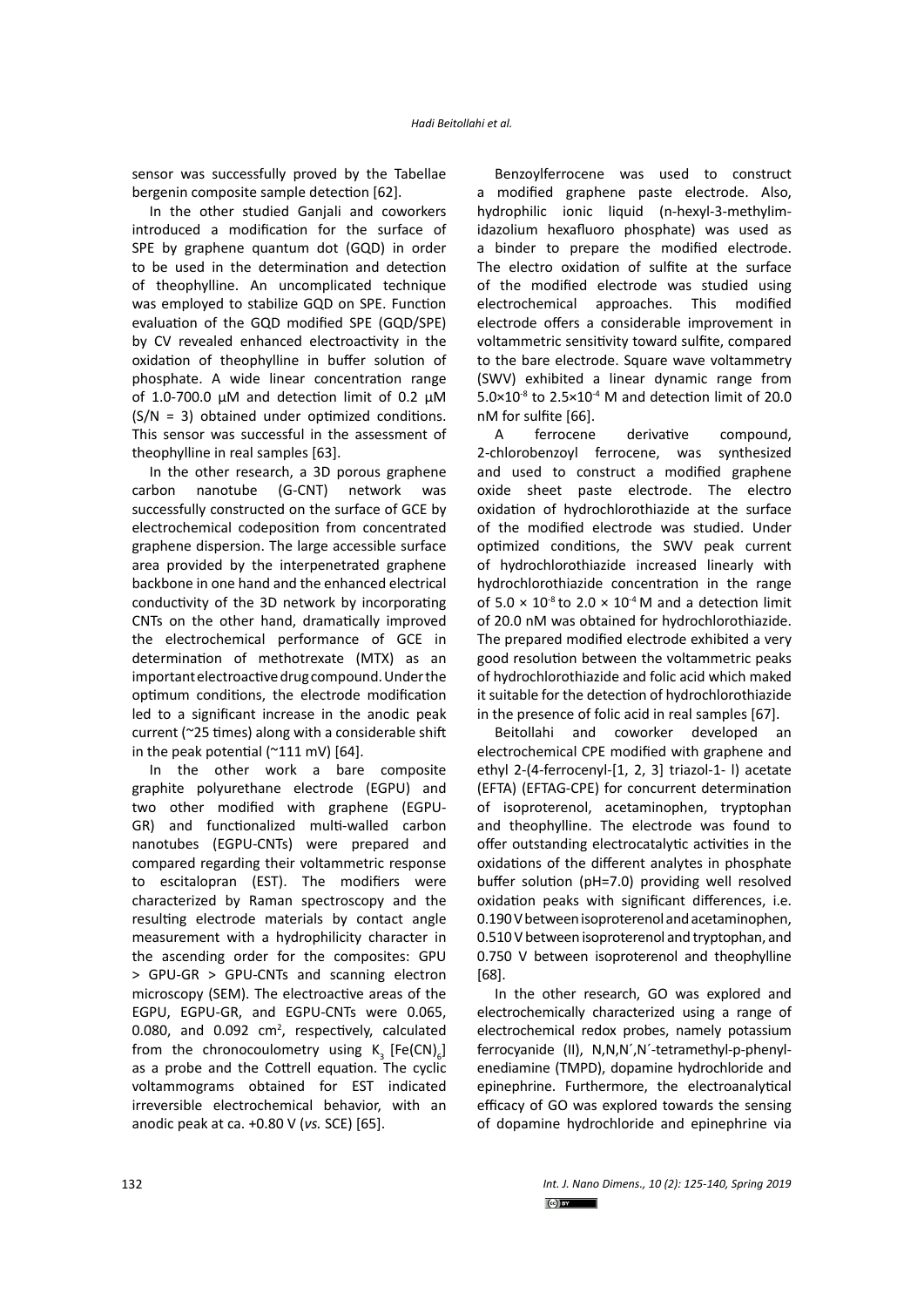cyclic voltammetry. The electrochemical response of GO was benchmarked against pristine graphene and edge plane-/basal plane pyrolytic graphite (EPPG and BPPG respectively) alternatives, where the GO shows an enhanced electrochemical/ electroanalytical response. When using GO as an electrode material, the electrochemical response of the analytes studied herein deviate from that expected and exhibit altered electrochemical responses [69].

Chaiyo and coworker introduced analytical device for the non-enzymatic detection of glucose by modifying a SPE with cobalt phthalocyanine, graphene and an ionic liquid (CoPc/ G/IL/ SPCE). The disposable devices showed excellent conductivity and fast electron transfer kinetics. The results demonstrated that the modified electrode had excellent electrocatalytic activity towards the oxidation of glucose with NaOH as supporting electrolyte (0.1 M). The oxidation potential of glucose was negatively shifted to 0.64 V vs. the screen-printed carbon pseudo-reference electrode (Fig. 6) [70].

The nanocomposites of titanium dioxide nanoparticles decorated poly (diallyl dimethyl ammonium chloride) functionalized graphene (TiO<sub>2</sub>-PDDA-Gr) were synthesized. By combining the merits of the PDDA-Gr and TiO<sub>2</sub> NPs, an electrochemical sensor was erected to detect esculetin based on the TiO<sub>2</sub>-PDDA-Gr nanocomposites. Under the optimized conditions, a lower detection limit of  $4 \times 10^{-9}$  molL<sup>-1</sup> (S/N=3) and a wide linear detection range from  $1\times10^{-8}$  to  $3.5\times10^{-6}$  moll<sup>-1</sup> were achieved by DPV [71].

An electrochemical sensor for sensitive determination of ampyra (Am) based on graphene nanoribbons modified by iron-platinum bimetallic nanoparticles and uric acid (SPCE/FePtGNR/UA) dropped on the SPCE surface and magnetically captured onto an SPCE working electrode surface was reported by Hashemi and coworkers. Am determination by conventional electrochemical methods was not possible, because of it was high redox overpotential. Therefore, the DPV signals of UA were used as a redox probe for indirect electrochemical determination of Am. The limit of detection (LOD) and linear concentration range were obtained as 0.028 and 0.08-9.0  $\mu$ molL<sup>-1</sup> (3S<sub>b</sub>/ m=3), respectively [72].

In research by Kahlouche and coworkers, they demonstrated the benefit of electrophoretic deposition (EPD) of reduced graphene oxide/ poly ethylenimine (rGO/PEI) for the selective modification of a gold (Au) microelectrode in a microsystem comprising a Pt counter and a Ag/ AgCl reference electrode. The functionalized microsystem was successfully applied for the sensing of dopamine with a detection limit of 50 nM. Additionally, the microsystem exhibited good performance for the detection of dopamine levels in meat samples [73].

An electrochemical immunosensor for the simultaneous determination of ghrelin (GHRL) and peptide YY (PYY) using dual SPE modified with rGO was presented. Diazonium salt of 4-aminobenzoic acid (4-ABA) was electrochemically grafted on the modified electrodes allowing covalent immobilization of antibodies. After competitive immunoassays using alkaline phosphatase labelled antigens, the affinity reactions were monitored by DPV upon addition of 1-naphthyl phosphate. Calibration plots showed linear current vs. log [hormone] ranges from  $10^{-3}$  to 100 ng/mL GHRL, and  $10^{-4}$  to10 ng/mL PYY. The usefulness of dual



Fig. 6. Schematic representation of the fabrication, modification and analytical procedure for the glucose sensor based on the coupling of the CoPc/IL/G SPCE.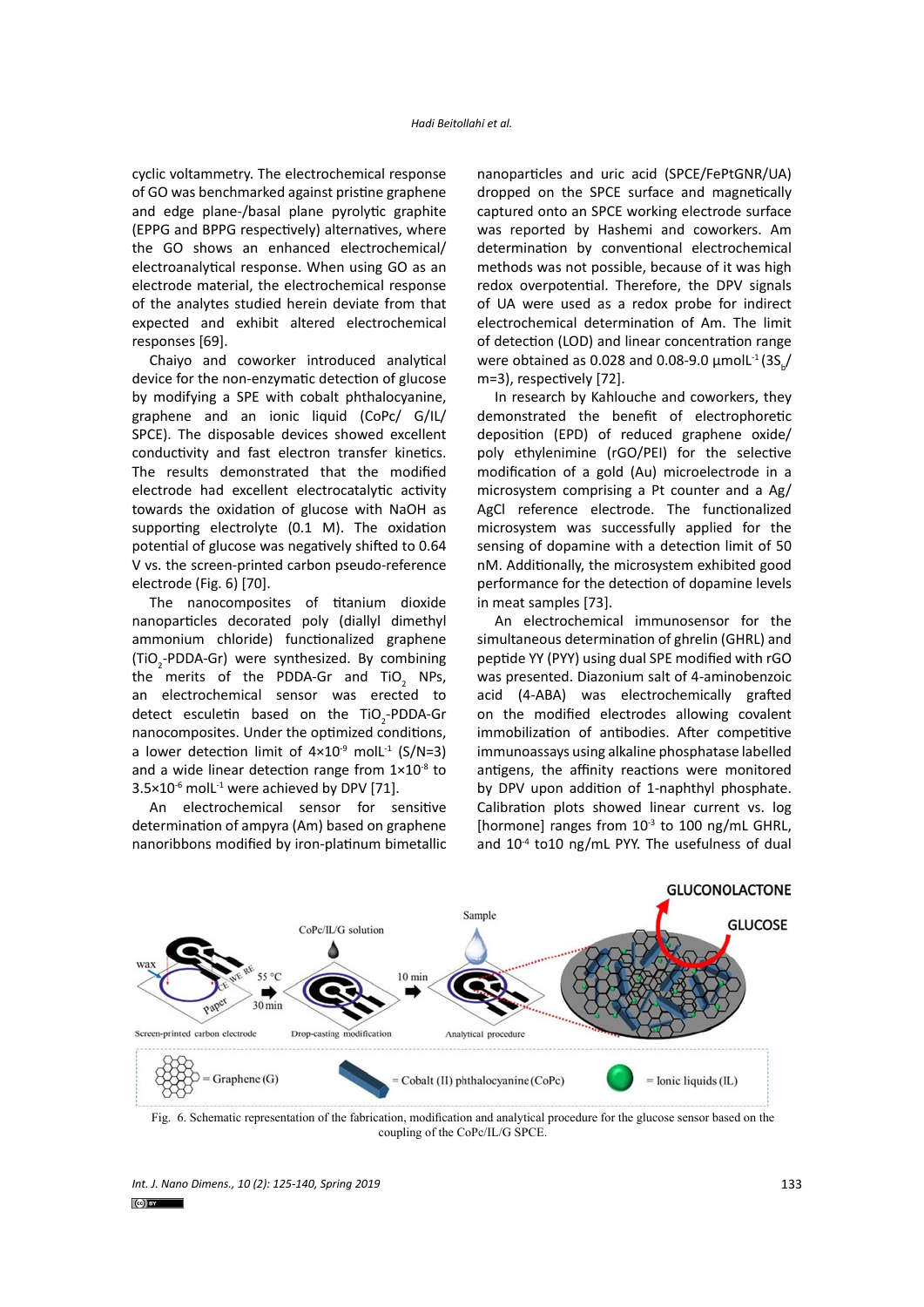immunosensor was demonstrated by analysis of spiked human serum and saliva [74].

As an oral nonsteroidal antiestrogen drug, tamoxifen (TMX) has been widely utilized for the prevention and treatment of breast cancer. In the researched by Mahmoudi moghaddam and coworkers, using DPV, an electrochemical investigation of the interaction between TMX and salmon-sperm double-stranded DNA (ds-DNA) was conducted with a graphene paste electrode (GPE). A linear dynamic range between  $8.0 \times 10^{-7}$  and 8.5  $\times$  10<sup>-5</sup> M was exhibited by DPV for TMX. Finally this modified electrode was used for determination of TMX in TMX tablet, serum and urine samples [75].

A CPE that was chemically modified with 3- (4'-amino-3'-hydroxy-biphenyl- 4-yl)-acrylic acid (3, 4´-AA) was used as a selective electrochemical sensor for the detection of hydroxylamine. Under optimized concentration the electrocatalytic oxidation current peak for hydroxylamine increased linearly with concentration in the range of 0.025- 10.0 μM. The detection limits for hydroxylamine was 0.012 μM. Finally, the modified electrode was applied to detection hydroxylamine in water samples [76].

A CPE was modified with graphene and ethyl 2-(4-ferrocenyl-[1, 2, 3] triazol-1-yl) acetate (EFTA) and used for electrocatalytic oxidation of levodopa. Under optimum conditions and at pH 7.0, the oxidation of levodopa occurs at a potential about 280 mV (vs. Ag/AgCl) using SWV which was less positive than that of an unmodified CPE. The modified electrode could well resolve the voltammetric peaks of levodopa, acetaminophen and tyrosine. The peak current was linear in the 0.2 μM to 0.4 mM levodopa concentration range [77].

A nanosensing electrode was constructed with gold nanoparticles (AuNPs) and GR as modifiers and traditional stainless steel acupuncture needle (AN) as substrate electrode (GR/AuNPs/ AN), which was applied to determination of rutin. The electrode modification process was achieved through stepwise electrodeposition of AuNPs and GR on AN surface. The morphology and characteristics of GR/AuNPs/AN were investigated by scanning electron microscopy and electrochemical techniques. This GR/AuNPs/AN was used to direct detection of rutin in tablet and human urine samples [78].

A graphene-tin oxide (G-SnO<sub>2</sub>) nanocomposite was prepared via a facile hydrothermal route using graphene oxide and Sn precursor solution without

addition of any surfactant. A homogeneous deposition of SnO<sub>2</sub> nanoparticles with an average particle size of 10 nm on the graphene was observed in the FESEM and HRTEM images. The G-SnO<sub>2</sub> nanocomposite was used to fabricate a modified electrode for the electrochemical detection of dopamine (DA) in the presence of ascorbic acid (AA). DPV showed a limit of detection (LOD) of 1  $\mu$ M (S/N = 3) in the presence of AA [79].

The transducer of solid-state electrodes based on an epoxy-graphite composite was modified by two different methods, such as direct mixed and layer deposition of graphene (commercial and synthesized by electrochemical exfoliation of graphite). Voltammetric measurements, in presence of [Fe (CN)  $_6$ ]<sup>3-</sup> as electroactive standard, determined a quasi-reversible electrochemical behavior under linear diffusion control. Electronic transference for modified and unmodified electrodes was compared. Solid-state electrode modified by inclusion of synthesized graphene showed a better electronic transference at electrode surface, due to the lower potential difference between anodic and cathodic peaks (ΔE = 125 mV) with respect to unmodified electrode (ΔE = 160 mV) [80].

Pruneanu and coworkers reported the preparation of gold electrodes modified with graphene-Au Ag (Au/Gr-Au Ag) or graphene-Au (Au/Gr-Au) composite materials as electrochemical sensors for dopamine detection. The response of the Au/Gr-Au Ag electrode to dopamine was linear within a  $3 \times 10^{-7}$ -  $3 \times 10^{-4}$  M concentration range, and the limit of detection was found to be 2.05 ×  $10^{-7}$  M (S/N = 3). In contrast, the Au/Gr-Au electrode exhibited a narrower linear range  $(10^{-5}-10^{-4}$  M) and a higher limit of detection  $(3.03 \times 10^{-5} \text{ M})$  [81].

In the other research three-dimensional graphene (3D-GR) was directly formed on the surface of carbon ionic liquid electrode (CILE) by electrodeposition. By using 3D-GR/CILE as the substrate electrode, a new electrochemical biosensor was prepared by immobilization of hemoglobin (Hb) on the electrode surface with a chitosan film. Electrochemical investigation indicated that a pair of well-defined redox peaks appeared on cyclic voltammogram, indicating the realization of direct electron transfer of Hb with the underlying electrode. The result can be ascribed to the porous structure of 3D-GR with high conductivity and big surface area. Based on the electrochemical data, the electron transfer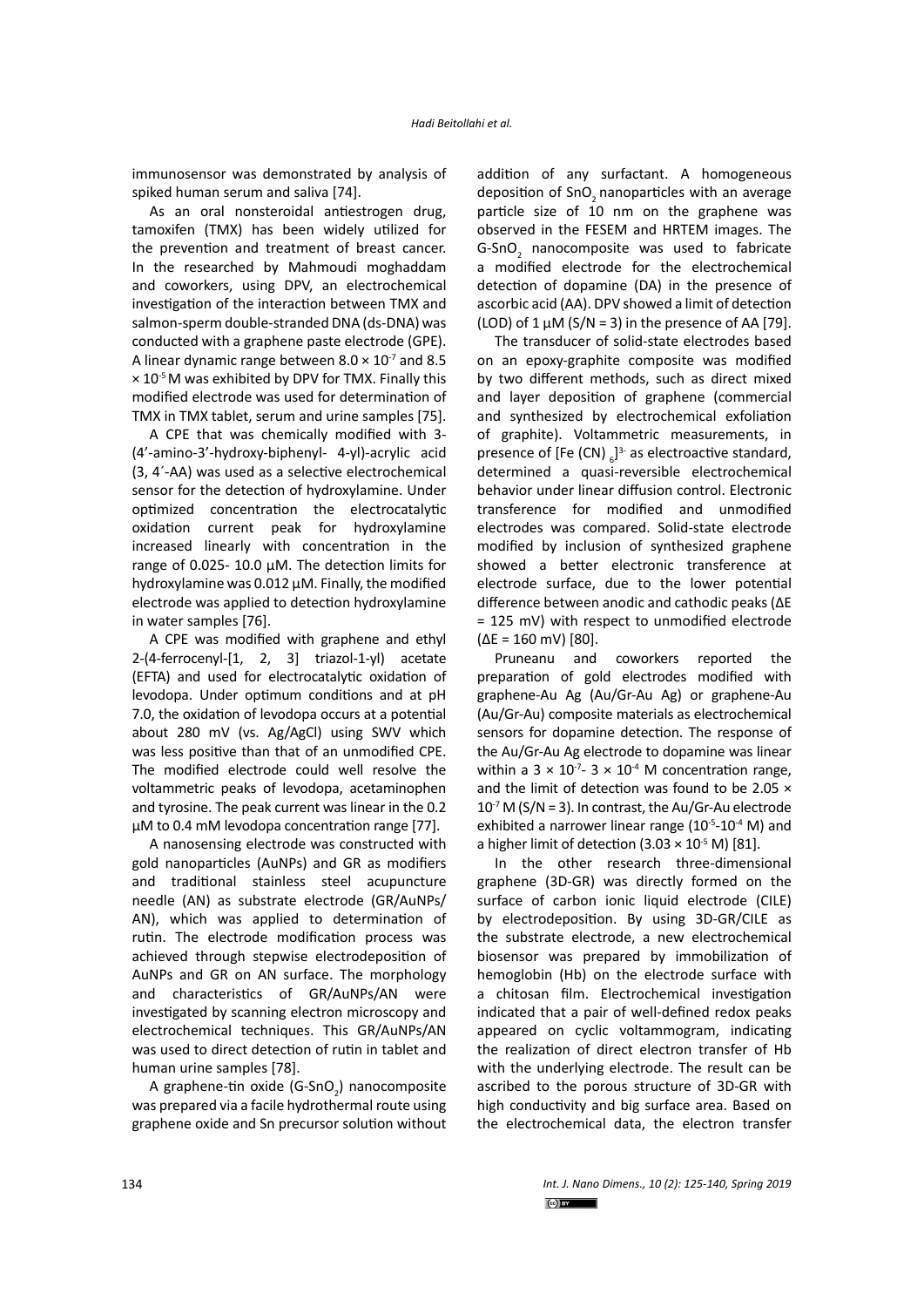coefficient (α) and the apparent heterogeneous electron transfer rate constant ( $\mathsf{k}_\varsigma$ ) were calculated to be 0.426 and 1.864  $s<sup>-1</sup>$ , respectively [82].

A ferrocene derivative compound, 1-(4-bromobenzyl)-4-ferrocenyl-1H-[1, 2, 3]-triazole (1, 4-BBFT) was synthesized and used to construct a modified graphene paste electrode by Tajik and coworkers. Also, hydrophilic ionic liquid (n-hexyl-3-methylimidazolium hexafluoro phosphate) was used as a binder to prepare the modified electrode. The electro-oxidation of isoproterenol at the surface of the modified electrode was studied. Under the optimized conditions, the square wave voltammetric peak current of isoproterenol increased linearly with isoproterenol concentration in the ranges of  $6.0 \times 10^{3}$  to 7.0  $\times$  10<sup>-4</sup> molL<sup>-1</sup>and detection limit of 12.0 nmoll<sup>-1</sup>was obtained for isoproterenol. The diffusion coefficient and kinetic parameters (such aselectron transfer coefficient and the heterogeneous rate constant) for isoproterenol oxidation were also determined [83].

An electrochemical method was applied to prepare electrochemically reduced graphene oxide (ERGO). Compared with the bare GCE, ERGO modified GCE (ERGO/GCE) exhibits much high electrocatalytic activities toward the oxidation of dopamine (DA), ascorbic acid (AA) and uric acid (UA) with increasing of peak currents and decreasing of oxidation over potentials. DPV results show that DA, AA and UA could be detected selectively and sensitively at ERGO/GCE with peakto-peak separation of 240 mV and 130 mV for AA-DA and DA-UA, respectively [84].

Zangh and coworkers explored and investigated the structure effect on rGO sheets modified enzyme electrode with glucose oxidase (GOD) by structure characterizations and electrochemical measurements. The rGO sheets with different defect density, layers, and oxygen concentration were chosen to modify enzyme electrode, and all modified enzyme electrode obtained excellent electrocatalytic activities and performances towards glucose. The abundant defects in rGO induce easy absorption of GOD. At low oxygen concentration, rGO sheets help to induce the direct electron transfer (DET) on electrode, and at higher oxygen concentration, reduction of  $H_2O_2$  occurred instead of DET on the surface of electrode. When rGO modified enzyme electrode under the working model of  $H_2O_2$  reduction, enlarge the oxygen functional group could lead the more absorption

of GOD, resulting in the improvement of affinity and sensitivity to the biosensors [85].

Zeng and coworkers reported a label-free electrochemical immunosensor for sensitive and selective detection of tumor marker cytokeratin 19 fragment antigen 21-1 (CYFRA21-1). In their work, three-dimensional graphene @ gold nanoparticles (3D-G@Au) nanocomposite was modified on the GCE surface to enhance the conductivity of immunosensor. The anti-CYFRA21-1 captured and fixed on the modified GCE through the crosslinking of chitosan, glutaraldehyde and anti-CYFRA21-1. The DPV peak current change due to the specific interaction between anti-CYFRA21-1 and CYFRA21-1 on the modified electrode surface was utilized to detect CYFRA21-1. Under optimized conditions, the proposed electrochemical immunosensor was employed to detect CYFRA21-1 and exhibited a wide linear range of  $0.25^{\circ}800$  ng.mL $^{-1}$  and low detection limit of 100 pg.mL $^{-1}$  (S/N=3). In addition, the recovery rates of serum samples were in the range from 95.2% to 108.7%. Therefore, it is expected that the proposed immunosensor based on a 3D-G@ Au has great potential in clinical medical diagnosis of CYFRA21-1 [86].

An electrochemical sensor was developed for attomolar  $Hg^{2+}$  detection. Three single stranded DNA probes were rationally designed for detection of the target, which combined T-Hg<sup>2+</sup>-T coordination chemistry and the characteristic of convenient modification of electrochemical signal indicator. Graphene and nano Au were successively electrodeposited on a GCE surface to improve the electrode conductivity and functionalize with the 10-mer thymine-rich DNA probe [87].

In the other work, an electrochemical biosensor was developed by electrodeposition of reduced graphene oxide quantum dots (RGOQDs) on GCE. The electrochemical behaviors of uric acid (UA), xanthine (X) and guanine (G) were studied on RGOQDs/GCE by DPV with a limit of detection of 0.024 μM, respectively. Then the electrochemical biosensor was used to evaluate the cytotoxicity of fluorene for MCF-7 cells based on the variation of G/X in MCF-7 cells solution. The result showed that fluorene exposed to MCF-7 cells at the concentration range of 0 to 0.05 mM could promote cell proliferation, the concentration above 0.05 mM exhibited inhibitory effect, which was verified by methyl-thiazolyl-tetrazolium (MTT) assay. The electrochemical biosensor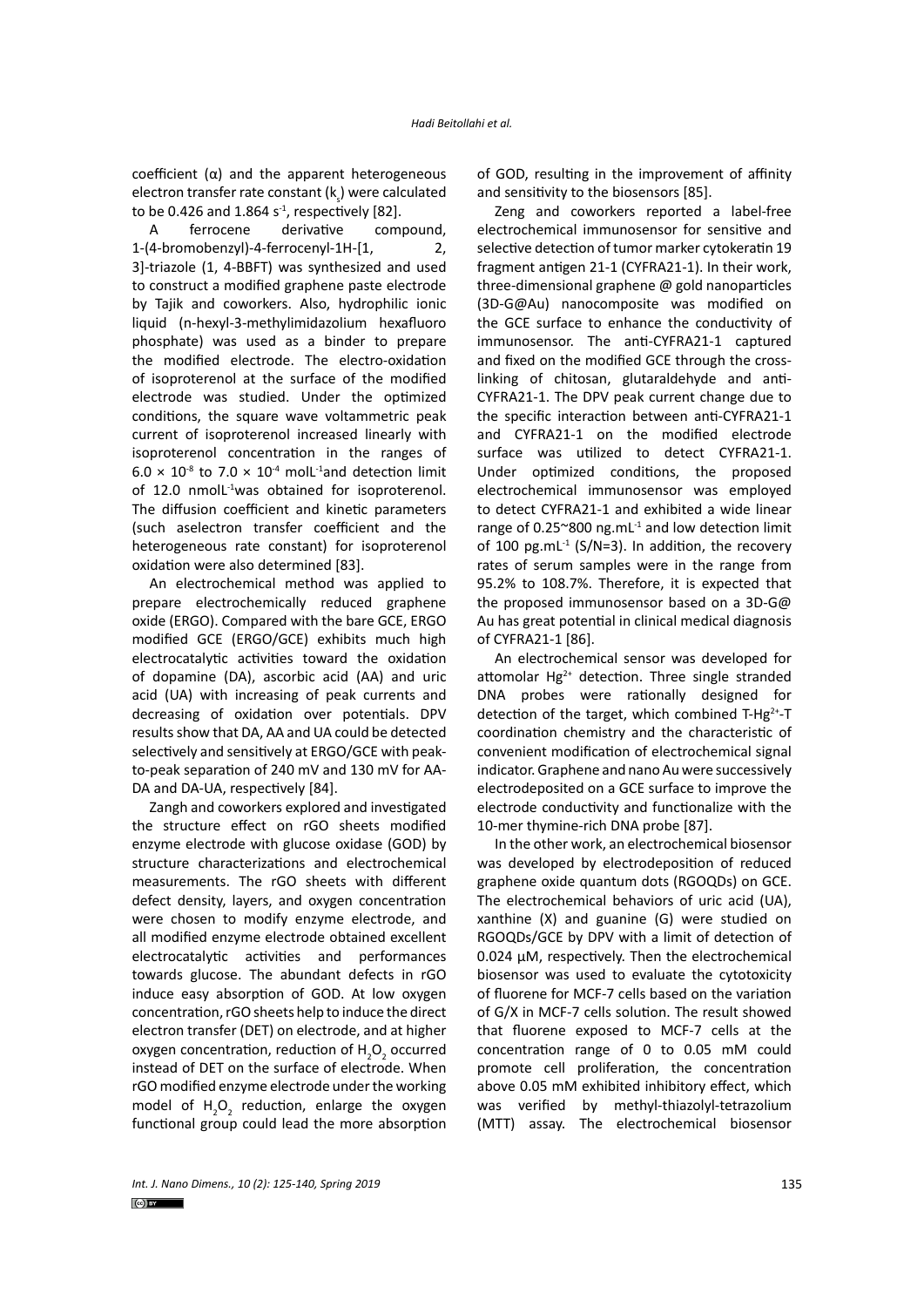based on RGOQDs/GCE could be used not only for evaluation the cytotoxicity of PAHs, but also for detection the physiological process related to intracellular purine nucleotide metabolism [88].

Chen and coworkers immobilized DNA on a GCE modified with GO to develop an electrochemical sensor for determination of MTX. The adsorptive voltammetric behaviors of MTX on DNA sensor were investigated using DPV. The peak current response of guanine in DNA was used as a determination signal of MTX in acetate buffer solution pH 4.6. The method was applied to detect MTX in human blood serum and diluted urine samples with excellent recoveries of 97.4-102.5% [89].

The other study presented a graphene-gold nanoparticles screen-printed voltammetric sensor for the determination and quantification of rutin in pharmaceutics by means of SWV. In optimum conditions of SWV in acetate buffer solution of pH 5.0, the sensor allows the detection of rutin on a potential of 0.44 V vs. Ag/AgCl. The current of the anodic peak varies linearly with the rutin concentration ranging in the domain  $0.1 \times 10^{-6}$  to 15  $\times 10^{-6}$  M, with a detection limit of 1.1 $\times$  10<sup>-8</sup> M. The nanomaterials-based sensor was effectively used for the quantification of rutin in the pharmaceutical products [90].

Wang and coworker developed electrochemical sensor base on the nanohybrid of palladiumreduced graphene oxide modified with gold nanoparticles (Au/Pd/rGO) was established, which was prepared by electrodeposing Au nanoparticles on Pd/rGO modified on a GCE. Experiment results showed that the prepared Au/Pd/rGO nanohybrid exhibited excellent electrocatalytic activity toward the redox of acetaminophen (PA) and 4-aminophenol (4-AP) simultaneously [91].

An electrochemical quercetin (QR) sensor was described that was based on the use of magnetic reduced graphene oxide (MrGO) incorporated into a molecularly imprinted polymer (MIP) on the surface of a SPE. The procedures for MrGO-MIP preparation are described in (Fig. 7a). The MrGO consists of reduced graphene oxide (rGO), magnetite (Fe<sub>3</sub>O<sub>4</sub>) and silver nanoparticles (Ag). The analyte (QR) was electrostatically adsorbed on the surface of the MrGO. Finally, the MIP was deposited via in-situ polymerization. The electrode's schematic diagram with possible reduction mechanism for QR is shown in (Fig. 7b). Under optimal conditions, the modified electrode has a linear response in the 20 nM to 250 μM QR concentration range [92].

GO modified disposable pencil graphite electrodes (PGEs) were developed for miRNA detection by measuring the guanine oxidation signal. GO modified PGEs were used as solid phase to immobilize amino linked DNA probe and then the complementary target RNA sequence (miRNA-34a) was recognized. The optimization studied and detection of hybridization between miRNA-34a target and it was complementary DNA probe was performed by DPV. The selectivity of our assay was tested in the presence of non-complementary miRNA sequence [93].

# **GRAPHENE OR GRAPHENE OXIDE MODIFIED ELECTRODES FOR FOOD ANALYSIS**

Bisphenol A (BPA) is a chemical used as precursor in the production of polycarbonate



Fig. 7. Schematic illustration of the syntheses of MrGO-MIP composite (a) and the diagram of the electrode with possible reduction mechanism of QR (b) [92].

*Int. J. Nano Dimens., 10 (2): 125-140, Spring 2019* the electrode with possible reduction mechanism of QR (b) [92].  $\left[\odot\right]$  by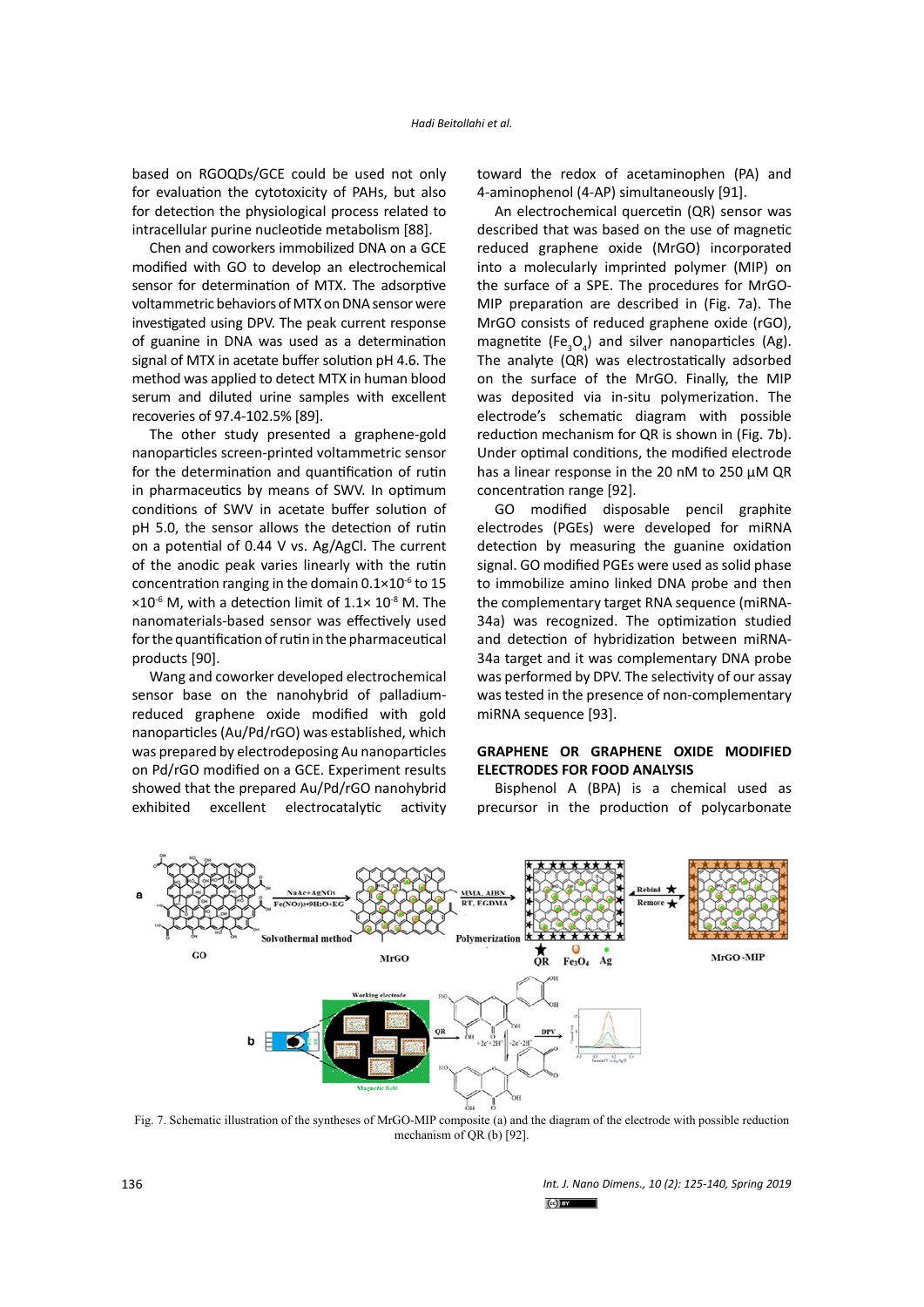plastics and epoxy resins. Polycarbonate plastic has various applications in packaging industry including food and beverages packaging, water and infant bottles. Epoxy resins are found in inner coating of canned foods as lacquers. Concerns about the presence of BPA through the leaching into foods from drink bottles and canned foods have increased because of carcinogenic potential of this chemical. Therefore, different analytical methods have been developed for the improvement detection of BPA in real samples. A label-free electrochemical aptasensor for bisphenol A (BPA) determination was developed based on gold nanoparticles dotted graphene (GNPs/GR) nanocomposite film modified GCE. The electrochemical probe of ferricyanide was used to investigate the interactions between aptamer and BPA. The resulting GNPs/GR layer exhibited good current response for BPA detection. The aptasensor was applied successfully to determine BPA in milk products [94].

Nitrogen-doped graphene (NG) polyvinylpyrrolidone (PVP)/ gold nanoparticles (AuNPs) modified SPE was prepared for the SWV determination of hydrazine. For electrode modification, NG-PVP nanocomposites were fabricated on SPE surface via electrospraying and then AuNPs were electrochemically deposited on top of NG-PVP nanocomposite layer. Due to the synergistic effect of NG-PVP and AuNPs, the modified SPE showed a 10-time increase in anodic peak current compared with an unmodified SPE, indicating the high sensitivity of the system. NG-PVP/AuNPs modified SPE was successfully developed and applied for the detection of hydrazine in high sugar fruit and vegetable samples [95].

#### **CONCLUSION**

The effectiveness of graphene and graphene oxide on the electrochemistry of modified electrodes in various applications have been demonstrated. The application of graphene and graphene oxide in the modification processes leads to improved sensitivity, electrocatalytic behavior, and reduced fouling. The development of graphene and graphene oxide based sensors in biosensing and detection of chemicals have been resulted in great achievements towards more sensitive health care instruments and preventing the environmental problems. This area or research is still open and growing.

#### **CONFLICT OF INTEREST**

The authors declare that there is no conflict of interests regarding the publication of this manuscript.

### **ABBREVIATION**

- GO Graphite Oxide
- rGO Reduced Graphene Oxide
- GCE Glassy Carbon Electrode
- CPE Carbon Paste Electrode
- DA Dopamine
- SPCE Screen-Printed Carbon Electrodes
- DPV Differential Pulse Voltammetry
- CV Cyclic Voltammetry
- GR Graphene
- MIPs Molecularly Imprinted Polymers
- SWV Square Wave Voltammetry
- DPASV Differential Pulse Anodic Stripping Voltammetry
- CS Carbon Monosulfide

#### **REFERENCES**

- [1] Qiu Y., Zhang X., Yang S., (2011), High performance supercapacitors based on highly conductive nitrogendoped graphene sheets. *Phys. Chem. Chem. Phys.* 13: 12554-12558.
- [2] Sun Y., Wu Q., Shi G., (2011), Graphene based new energy materials. *Energy Environ. Sci.* 4: 1113-1132.
- [3] Zhou M., Zhai Y., Dong S., (2009), Electrochemical sensing and biosensing platform based on chemically reduced graphene oxide. *Anal. Chem.* 81: 5603-5613.
- [4] Bo X., Zhou M., Guo L., (2017), Electrochemical sensors and biosensors based on less aggregated graphene. *Biosens. Bioelectron*. 89: 167-186.
- [5] Wang G., Yang J., Park J., Gou X., Wang B., Liu H., Yao J., (2008), Facile synthesis and characterization of graphene nanosheets. *J. Phys. Chem. C*. 112: 8192-8195.
- [6] Li C., Shi G., (2012), Three-dimensional graphene architectures. *Nanoscale* 4: 5549-5563.
- [7] Nardecchia S., Carriazo D., Ferrer M. L., Gutiérrez M. C., Del Monte F., (2013), Three dimensional macroporous architectures and aerogels built of carbon nanotubes and/ or graphene: Synthesis and applications*. Chem. Soc. Rev.* 42: 794-830.
- [8] Stoller M. D., Park S., Zhu Y., An J., Ruoff, R. S., (2008), Graphene-based ultracapacitors. *Nano lett.* 8: 3498-3502.
- [9] Yoo E., Kim J., Hosono E., Zhou H. S., Kudo T., Honma, I., (2008), Large reversible Li storage of graphene nanosheet families for use in rechargeable lithium ion batteries. *Nano let.* 8: 2277-2282.
- [10] Wang D., Choi D., Li J., Yang Z., Nie Z., Kou R., Aksay I. A., (2009), Self-assembled TiO<sub>2</sub>-graphene hybrid nanostructures for enhanced Li-ion insertion. *ACS Nano*. 3: 907-914.
- [11] Seger B., Kamat P. V., (2009), Electrocatalytically active graphene-platinum nanocomposites. Role of 2-D carbon support in PEM fuel cells. *J. Phys. Chem. C.* 113: 7990-7995.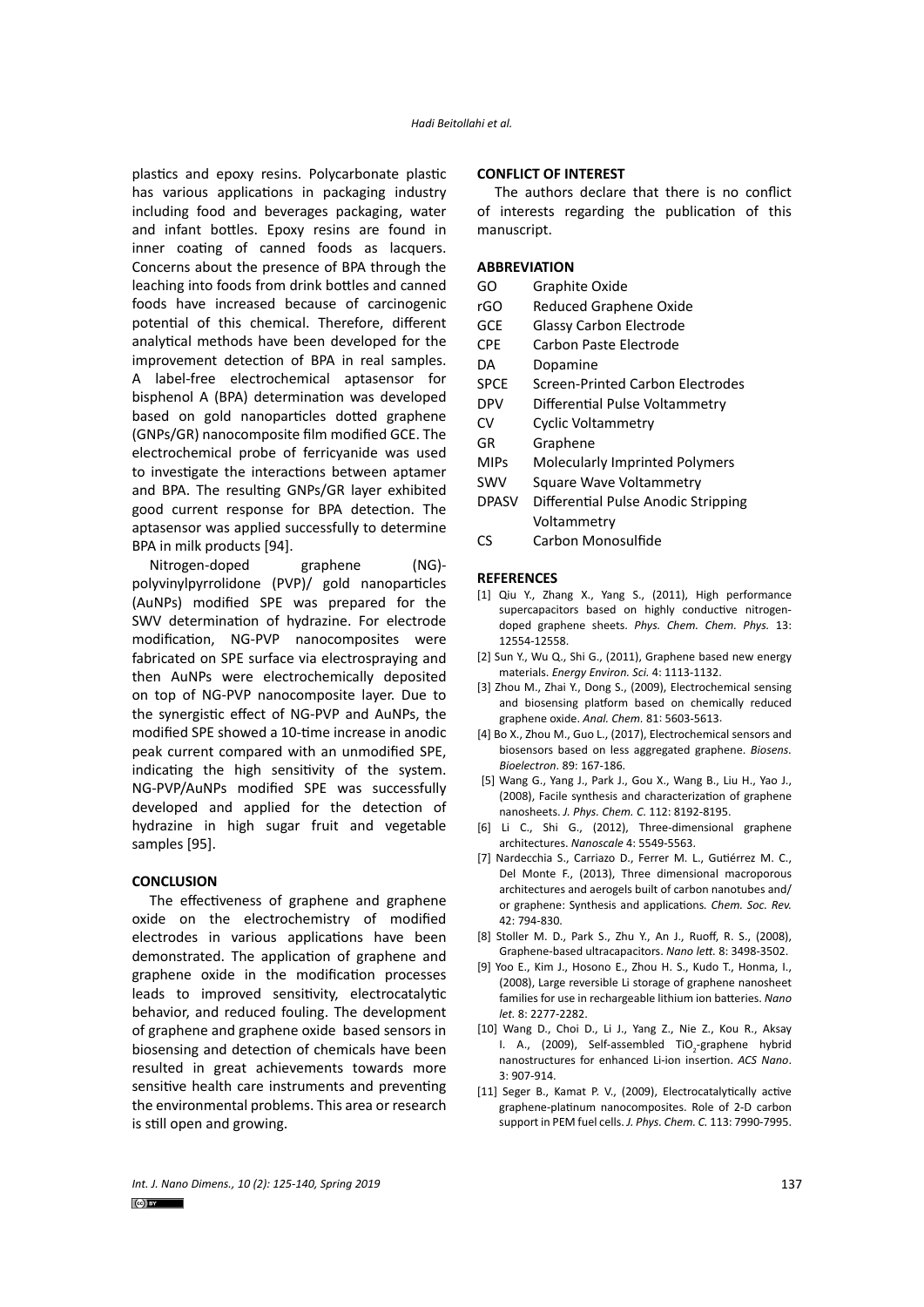- [12] Kou R., Shao Y., Wang D., Engelhard M. H., Kwak J. H., Wang J., Aksay, I. A., (2009), Enhanced activity and stability of Pt catalysts on functionalized graphene sheets for electrocatalytic oxygen reduction. *Electrochem. Commun.*11: 954-957.
- [13] Yoo E., Okata T., Akita T., Kohyama M., Nakamura J., Honma I., (2009), Enhanced electrocatalytic activity of Pt subnanoclusters on graphene nanosheet surface. *Nano lett.* 9: 2255-2259.
- [14] Si Y., Samulski E. T., (2008), Exfoliated graphene separated by platinum nanoparticles. *Chem. Mater.* 20: 6792-6797.
- [15] Li Y., Tang L., Li J., (2009), Preparation and electrochemical performance for methanol oxidation of Pt/graphene nanocomposites. *Electrochem. Commun.* 11: 846-849.
- [16] Wang X., Zhi L., Tsao N., Tomović Ž., Li J., Müllen K., (2008), Transparent carbon films as electrodes in organic solar cells. *Angew. Chem. Int. Ed.* 47: 2990-2992.
- [17] Wu J., Becerril H. A., Bao Z., Liu Z., Chen Y., Peumans P., (2008), Organic solar cells with solution-processed graphene transparent electrodes. *Appl. Phys. Lett.* 92: 263- 307.
- [18] Liu Z., Robinson J. T., Sun X., Dai H., (2008), PEGylated nanographene oxide for delivery of water-insoluble cancer drugs. *J. Am. Chem. Soc.* 130: 10876-10877.
- [19] Chen H., Müller M. B., Gilmore K. J., Wallace G. G., Li, D., (2008), Mechanically strong, electrically conductive, and biocompatible graphene paper. *Adv. Mater.* 20: 3557-3561.
- [20] Shan C., Yang H., Song J., Han D., Ivaska A., Niu L., (2009), Direct electrochemistry of glucose oxidase and biosensing for glucose based on graphene. *Anal. Chem.* 81: 2378- 2382.
- [21] Wang Z., Zhou X., Zhang J., Boey F., Zhang H., (2009), Direct electrochemical reduction of single-layer graphene oxide and subsequent functionalization with glucose oxidase. *J. Phys. Chem. C.* 113: 14071-14075.
- [22] Lu C. H., Yang H. H., Zhu C. L., Chen X., Chen G. N., (2009), A graphene platform for sensing biomolecules. *Angew. Chem.* 121: 4879-4881.
- [23] Wang Y., Lu J., Tang L., Chang H., Li J., (2009), Graphene oxide amplified electrogenerated chemiluminescence of quantum dots and its selective sensing for glutathione from thiol-containing compounds. *Anal. Chem.* 81: 9710- 9715.
- [24] Huang C., Li C., Shi G., (2012), Graphene based catalysts. *Energy Environ. Sci.* 5: 8848-8868.
- [25] Yuan W., Shi G., (2013), Graphene-based gas sensors. *J. Mater. Chem. A.* 1: 10078-10091.
- [26] Novoselov K. S., Geim A. K., Morozov S. V., Jiang D., Zhang Y., Dubonos S. V., Firsov A. A., (2004), Electric field effect in atomically thin carbon films. *Science*. 306: 666-669.
- [27] Novoselov K. S., FalV. I., Colombo L., Gellert P. R., Schwab M. G., Kim K., (2012), A roadmap for graphene. *Nature*. 490: 192-200.
- [28] Zhang H. B., Wang J. W., Yan Q., Zheng W. G., Chen C., Yu Z. Z., (2011), Vacuum-assisted synthesis of graphene from thermal exfoliation and reduction of graphite oxide. *J. Mater. Chem.* 21: 5392-5397.
- [29] Worsley M. A., Pauzauskie P. J., Olson T. Y., Biener J., Satcher J. H., Baumann T. F., (2010), Synthesis of graphene aerogel with high electrical conductivity. *J. Am. Chem. Soc.* 132: 14067-14069.
- [30] Zhang X., Sui Z., Xu B., Yue S., Luo Y., Zhan W., Liu B., (2011), Mechanically strong and highly conductive graphene

aerogel and its use as electrodes for electrochemical power sources. *J. Mater. Chem.* 21: 6494-6497.

- [31] Worsley M. A., Olson T. Y., Lee J. R., Willey T. M., Nielsen M. H., Roberts S. K., Baumann T. F., (2011), High surface area, sp2 -cross-linked three-dimensional graphene monoliths. *J. Phys. Chem. Lett.* 2: 921-925.
- [32] Shen J., Yan B., Li T., Long Y., Li N., Ye M., (2012), Study on graphene-oxide-based polyacrylamide composite hydrogels. *Compos. PT A. Appl. Sci. Manuf*. 43: 1476-1481.
- [33] Liu R., Liang S., Tang X. Z., Yan D., Li X., Yu Z. Z., (2012), Tough and highly stretchable graphene oxide/polyacrylamide nanocomposite hydrogels. *J. Mater. Chem.* 22: 14160- 14167.
- [34] Beitollahi H., Karimi-Maleh H., Khabazzadeh H., (2008), Nanomolar and selective determination of epinephrine in the presence of norepinephrine using carbon paste electrode modified with carbon nanotubes and novel 2-(4-oxo-3-phenyl-3, 4-dihydro-quinazolinyl)-N′-phenylhydrazinecarbothioamide. *Anal. Chem*. 80: 9848-9851.
- [35] Beitollahi H., Ghofrani Ivari S., Torkzadeh-Mahani, M., (2018), Application of antibody–nanogold–ionic liquid– carbon paste electrode for sensitive electrochemical immunoassay of thyroid-stimulating hormone. *Biosens. Bioelectron.* 110: 97-102.
- [36] Beitollahi H., Nekooei S., Torkzadeh-Mahani M., (2018), Amperometric immunosensor for prolactin hormone measurement using antibodies loaded on a nano-Au monolayer modified ionic liquid carbon paste electrode. *Talanta.* 188: 701-707.
- [37] Wu Z. S., Winter A., Chen L., Sun Y., Turchanin A., Feng X., Müllen, K., (2012), Three‐dimensional nitrogen and boron Co‐doped graphene for high‐performance all‐solid‐state supercapacitors. *Adv. Mater.* 24: 5130-5135.
- [38] Zhao Y., Liu J., Hu Y., Cheng H., Hu C., Jiang C., Qu, L., (2013), Highly compression-tolerant supercapacitor based on polypyrrole‐mediated graphene foam electrodes. *Adv. Mater.* 25: 591-595.
- [39] Seyller T., Bostwick A., Emtsev K. V., Horn K., Ley L., McChesney J. L., Speck F., (2008), Epitaxial graphene: A new material. *Phys. Stat. Sol. B.* 245: 1436-1446.
- [40] Rao C. E. E., Sood A. E., Subrahmanyam K. E., Govindaraj A., (2009), Graphene: The new two-dimensional nanomaterial. *Angew. Chem. Int. Ed.* 48: 7752-7777.
- [41] Bagheri H., Afkhami A., Khoshsafar H., Rezaei M., Sabounchei S. J., Sarlakifar M., (2015), Simultaneous electrochemical sensing of thallium, lead and mercury using a novel ionic liquid/graphene modified electrode. *Anal. Chim. Acta*. 870: 56-66.
- [42] Yiwei X., Wen Z., Xiaowei H., Jiyong S., Xiaobo Z., Yanxiao L., Zhihua L., (2018), A self‐assembled L‐cysteine and electrodeposited gold nanoparticles‐reduced graphene oxide modified electrode for adsorptive stripping determination of copper. *Electroanalys.* 30: 194-203.
- [43] Karbowska B., Rębiś T., Milczarek G., (2018), Electrode modified by reduced graphene oxide for monitoring of total thallium in grain products. *Int. J. Environ. Res. Public Health.* 15: 653-661.
- [44] Promphet N., Rattanarat P., Rangkupan R., Chailapakul O., Rodthongkum N., (2015), An electrochemical sensor based on graphene/polyaniline/polystyrene nanoporous fibers modified electrode for simultaneous determination of lead and cadmium. *Sens. Actuators B. Chem.* 207: 526-534.
- [45] Tseliou F., Avgeropoulos A., Falaras P., Prodromidis M. I.,

*Int. J. Nano Dimens., 10 (2): 125-140, Spring 2019*  $\lbrack \text{a} \rbrack$  by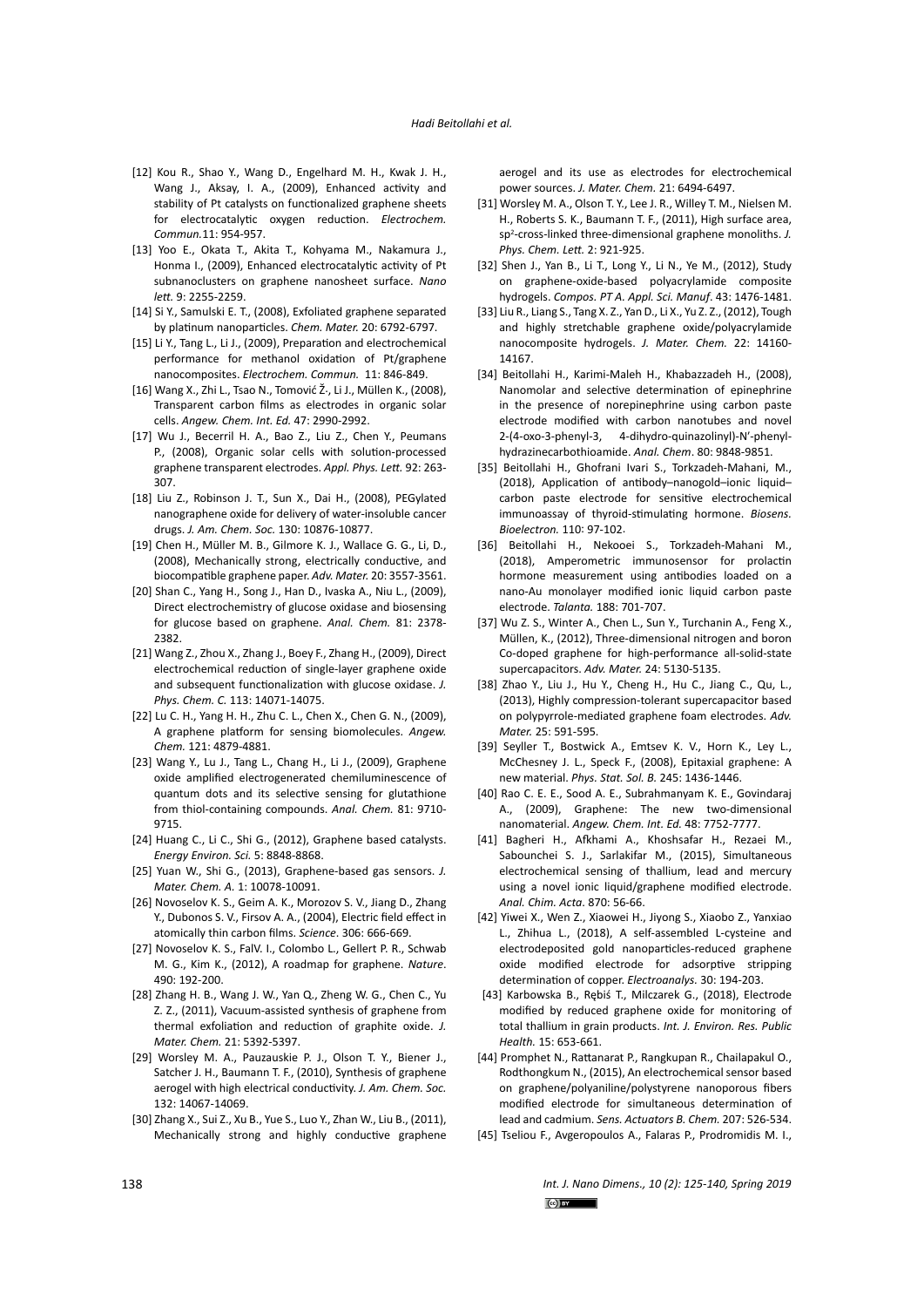(2017), Low dimensional Bi<sub>2</sub>Te<sub>3</sub>-graphene oxide hybrid film-modified electrodes for ultra-sensitive stripping voltammetric detection of Pb (II) and Cd (II). *Electrochim. Acta*. 231: 230-237.

- [46] Xing H., Xu J., Zhu X., Duan X., Lu L., Wang W., Yang T., (2016), Highly sensitive simultaneous determination of Cadmium (II), Lead (II), Copper (II), and Mercury (II) ions on N-doped graphene modified electrode. *J. Electroanal. Chem.* 760: 52-58.
- [47] Zhou W., Li C., Sun C., Yang X., (2016), Simultaneously determination of trace  $Cd^{2+}$  and  $Pb^{2+}$  based on l-cysteine/ graphene modified glassy carbon electrode. *Food Chem.* 192: 351-357.
- [48] Priya T., Dhanalakshmi N., Thennarasu S., Thinakaran N., (2018), A novel voltammetric sensor for the simultaneous detection of  $Cd^{2+}$  and  $Pb^{2+}$  using graphene oxide/ $\kappa$ carrageenan/l-cysteine nanocomposite. *Carbohydr. Polym.* 182: 199-206.
- [49] Beitollahi H., Movlaee K., Ganjali M. R., Norouzi P., Hosseinzadeh R., (2018), Application of a nanostructured sensor based on graphene-and ethyl 2-(4-ferrocenyl [1, 2, 3] triazol‐1‐yl) acetate‐modified carbon paste electrode for determination of methyldopa in the presence of phenylephrine and guaifenesin. *Appl. Organomet. Chem.* 32: e4243-4253.
- [50] Chen D., Tian C., Li X., Li Z., Han Z., Zhai C., Zhang G., (2018), Electrochemical determination of dopamine using a glassy carbon electrode modified with a nanocomposite consisting of nanoporous platinum-yttrium and graphene. *Microchim. Acta*. 185: 98-104.
- [51] Rauf S., Mishra G. K., Azhar J., Mishra R. K., Goud K. Y., Nawaz M. A. H., Hayat, A., (2018), Carboxylic group riched graphene oxide based disposable electrochemical immunosensor for cancer biomarker detection. *Anal. Biochem*. 545: 13-19.
- [52] Jin H., Zhao C., Gui R., Gao X., Wang Z., (2018), Reduced graphene oxide/nile blue/gold nanoparticles complexmodified glassy carbon electrode used as a sensitive and label-free aptasensor for ratiometric electrochemical sensing of dopamine. *Anal. Chim. Acta*. 1025: 154-162.
- [53] Li J., Xia J., Zhang F., Wang Z., Liu, Q., (2018), An electrochemical sensor based on copper-based metal-organic frameworks-graphene composites for determination of dihydroxybenzene isomers in water. *Talanta*. 181: 80-86.
- [54] Ekabutr P., Klinkajon W., Sangsanoh P., Chailapakul O., Niamlang P., Khampieng T., Supaphol P., (2018), Electrospinning: A carbonized Gold/Graphene/PAN nanofiber for high performance biosensing. *Anal. Methods*. 10: 874-883.
- [55] Arvand M., Sanayeei M., Hemmati S., (2018), Label-free electrochemical DNA biosensor for guanine and adenine by ds-DNA/poly (L-cysteine)/Fe<sub>3</sub>O<sub>4</sub> nanoparticles-graphene oxide nanocomposite modified electrode. *Biosens. Bioelectron.* 102: 70-79.
- [56] Dechtrirat D., Sookcharoenpinyo B., Prajongtat P., Sriprachuabwong C., Sanguankiat A., Tuantranont A., Hannongbua S., (2018), An electrochemical MIP sensor for selective detection of salbutamol based on a graphene/ PEDOT: PSS modified screen printed carbon electrode. *RSC. Adv. 8*: 206-212.
- [57] Dourandish Z., Beitollahi H., (2018), Electrochemical sensing of isoproterenol using graphite screen-printed

electrode modified with graphene quantum dots. *Anal. Bioanal. Chem.* 10: 192-202.

- [58] Wang X. F., Niu X. L., Sha H. L., Shi F., Chen W., Ma D. X., Sun W., (2016), Application of platinum nanoparticles decorated three-dimensional graphene modified electrode for methanol electrooxidation. *Int. J. Electrochem. Sci*. 11: 7395-7400.
- [59] Movlaee K., Ganjali M. R., Aghazadeh M., Beitollahi H., Hosseini M., Shahabi S., Norouzi P., (2017), Graphene nanocomposite modified glassy carbon electrode: As a sensing platform for simultaneous determination of methyldopa and uric acid. *Int. J. Electrochem. Sci*. 12: 305- 315.
- [60] Mahmodi M. H., Beitollahi H., Dehghannoudeh G., Forootanfar H., (2017), Electrochemical determination of amsacrine at a ds-dna modified graphene carbon paste electrode and its application as a label-free electrochemical biosensor. *Int. J. Electrochem. Sci*. 12: 9958-9971.
- [61] Castro K. L. S., Oliveira S. M., Curti R. V., Araújo J. R., Sassi L. M., Almeida C. M., Sena L. A., (2018), Electrochemical response of glassy carbon electrodes modified using graphene sheets of different sizes. *Int. J. Electrochem. Sci*. 13: 71-87.
- [62] Li X., Zou R., Niu Y., Shao T., Chen Y., Sun W., He M., (2018), Voltammetric determination of bergenin with graphene modified glassy carbon electrode. *Int. J. Electrochem. Sci*. 13: 1976-1984.
- [63] Ganjali M. R., Dourandish Z., Beitollahi H., Tajik S., Hajiaghababaei L., Larijani B., (2018), Highly sensitive determination of theophylline based on graphene quantum dots modified electrode. *Int. J. Electrochem. Sci*, 13: 2448-2461.
- [64] Asadian E., Shahrokhian S., Zad A. I., Ghorbani-Bidkorbeh F., (2017), Glassy carbon electrode modified with 3D graphene–carbon nanotube network for sensitive electrochemical determination of methotrexate. *Sens. Actuators B: Chem.* 239: 617-627.
- [65] Baccarin M., Cervini P., Cavalheiro E. T. G., (2018), Comparative performances of a bare graphitepolyurethane composite electrode unmodified and modified with graphene and carbon nanotubes in the electrochemical determination of escitalopram. *Talanta*. 178: 1024-1032.
- [66] Beitollahi H., Tajik S., Biparva P., (2014), Electrochemical determination of sulfite and phenol using a carbon paste electrode modified with ionic liquids and graphene nanosheets: application to determination of sulfite and phenol in real samples. *Measurement*. 56: 170-177.
- [67] Beitollahi H., Hamzavi M., Torkzadeh-Mahani M., (2015), Electrochemical determination of hydrochlorothiazide and folic acid in real samples using a modified graphene oxide sheet paste electrode*. Mater. Sci. Eng. C*. 52: 297-305.
- [68] Beitollahi H., Movlaee K., Ganjali M. R., Norouzi P., (2017), A sensitive graphene and ethyl 2-(4-ferrocenyl-[1, 2, 3] triazol-1-yl) acetate modified carbon paste electrode for the concurrent determination of isoproterenol, acetaminophen, tryptophan and theophylline in human biological fluids. *J. Electroanal. Chem.* 799: 576-582.
- [69] Brownson D. A., Smith G. C., Banks C. E., (2017), Graphene oxide electrochemistry: The electrochemistry of graphene oxide modified electrodes reveals coverage dependent beneficial electrocatalysis. *Royal Soc. Open Sci*. 4: 171128- 171132.

*Int. J. Nano Dimens., 10 (2): 125-140, Spring 2019* 139

 $\left[\text{CO}\right]$  by